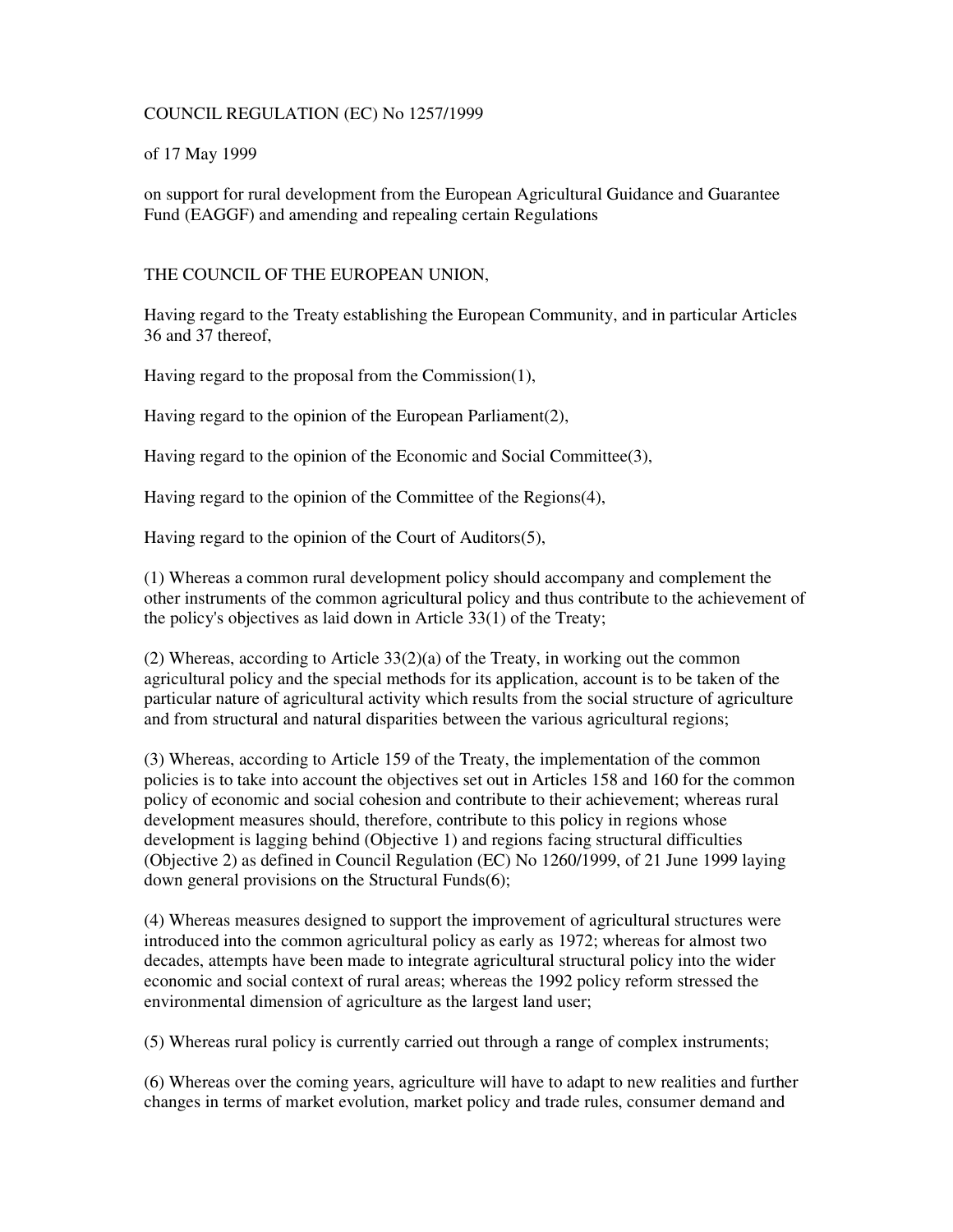preferences and the Community's next enlargement; whereas these changes will affect not only agricultural markets but also local economies in rural areas in general; whereas a rural development policy should aim at restoring and enhancing the competitiveness of rural areas and, therefore, contribute to the maintenance and creation of employment in those areas;

(7) Whereas these developments should be encouraged and supported by reorganisation and simplification of the existing rural development instruments;

(8) Whereas such reorganisation should take into account the experience gained in applying existing instruments and thus be based on those instruments, which are those implemented under the current priority objectives promoting rural development by speeding up the adjustment of agricultural structures in the framework of the reform of the common agricultural policy and facilitating the development and structural adjustment of rural areas (Objectives 5a and 5b), as laid down in Council Regulation (EEC) No 2052/88 of 24 June 1988 on the tasks of the Structural Funds and their effectiveness and on coordination of their activities between themselves and with the operations of the European Investment Bank and the other existing financial instruments(7) and Council Regulation (EEC) No 4256/88 of 19 December 1988 laying down provisions for implementing Regulation (EEC) No 2052/88 as regards the European Agricultural Guidance and Guarantee Fund (EAGGF) Guidance Section(8), and those introduced as accompanying measures to the 1992 common agricultural policy reform by Council Regulation (EEC) No 2078/92 of 30 June 1992 on agricultural production methods compatible with the requirements of the protection of the environment and the maintenance of the countryside(9), Council Regulation (EEC) No 2079/92 of 30 June 1992 instituting a Community aid scheme for early retirement from farming(10) and Council Regulation (EEC) No 2080/92 of 30 June 1992 instituting a Community aid scheme for forestry measures in agriculture(11);

(9) Whereas the framework of a reformed rural development policy should cover all rural areas in the Community;

(10) Whereas the three existing accompanying measures introduced by the 1992 reform of the common agricultural policy (agri-environment, early retirement and afforestation) should be supplemented by the scheme for less-favoured areas and areas with environmental restrictions;

(11) Whereas other rural development measures should form part of integrated development programmes for Objective 1 and may form part of programmes for Objective 2 regions;

(12) Whereas in rural areas, rural development measures should accompany and complement market policies;

(13) Whereas support from the EAGGF for rural development should be based on a single legal framework establishing measures eligible for support, their objectives and criteria for eligibility;

(14) Whereas, given the diversity of the Community's rural areas, rural development policy should follow the principle of subsidiarity; whereas it should therefore, be as decentralised as possible and emphasis must be on participation and a "bottom up" approach; whereas, therefore, eligibility criteria for rural development support should not go beyond what is necessary to achieve the objectives of rural development policy;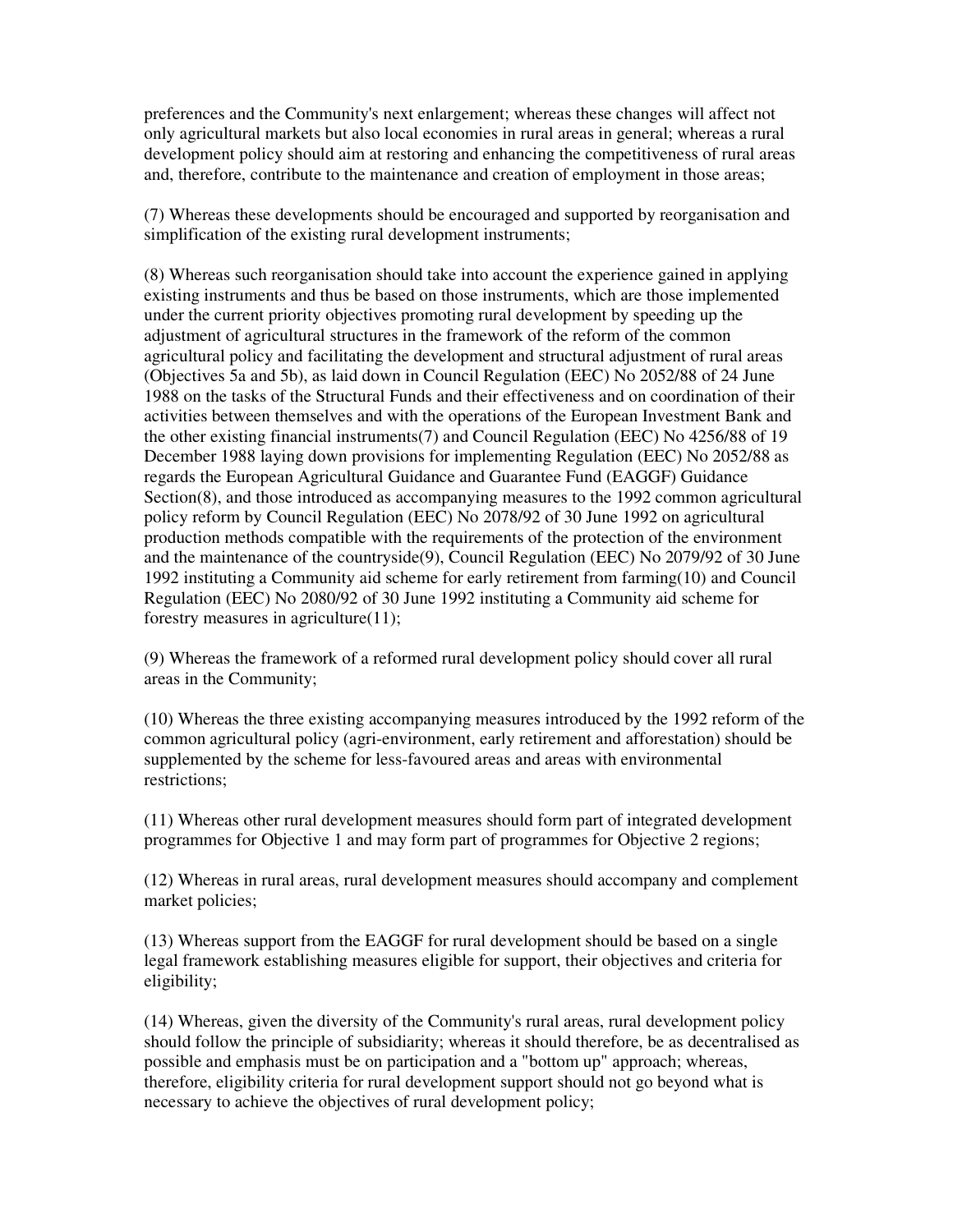(15) Whereas consistency with other instruments of the common agricultural policy and with other common policies requires, however, basic support criteria to be laid down at Community level; whereas, in particular, unjustified distortions of competition resulting from rural development measures should be avoided;

(16) Whereas, in order to ensure flexibility and to simplify legislation, the Council should confer all necessary implementing powers on the Commission in accordance with the third indent of Article 202 of the Treaty;

(17) Whereas the structure of agriculture in the Community is typified by the existence of a large number of holdings which lack the structural conditions to ensure a fair income and living conditions for farmers and their families;

(18) Whereas the aim of Community investment aid is to modernise agricultural holdings and to improve their viability;

(19) Whereas Community conditions concerning eligibility for investment aid should be simplified as compared to the existing conditions laid down in Council Regulation (EC) No 950/97 of 20 May 1997 on improving the efficiency of agricultural structures(12);

(20) Whereas the granting of specific benefits to young farmers may facilitate not only their establishment but also the structural adjustment of their holdings after their initial establishment;

(21) Whereas the evolution and specialisation of agriculture require an appropriate level of general, technical and economic training for persons involved in agricultural and forestry activities, especially as regards new approaches to management, production and marketing;

(22) Whereas a particular effort is needed to educate farmers in and inform them of agricultural methods compatible with the environment;

(23) Whereas early retirement from farming should be encouraged in order to improve the viability of agricultural holdings, taking into account the experience acquired in the implementation of Regulation (EEC) No 2079/92;

(24) Whereas support for less-favoured areas should contribute to the continued use of agricultural land, maintaining the countryside, maintenance and promotion of sustainable farming systems;

(25) Whereas less-favoured areas should be classified on the basis of common criteria;

(26) Whereas there is no need for any further classification of less-favoured areas at Community level;

(27) Whereas conditions concerning eligibility for compensatory allowances should be laid down in order to ensure the efficiency of this support scheme and to ensure that its objectives are achieved;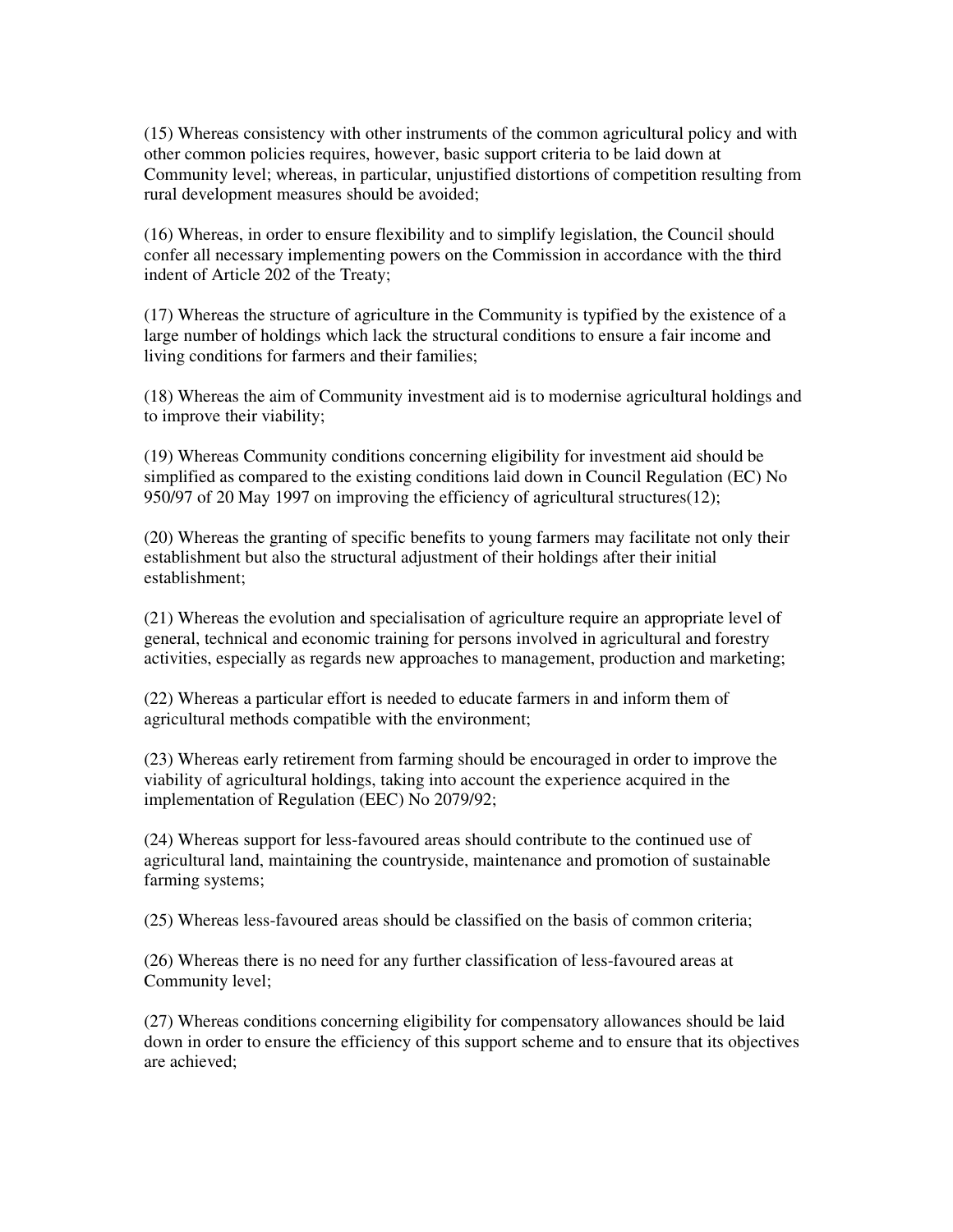(28) Whereas for limitations on agricultural use in areas with environmental restrictions it might be necessary that support is granted to farmers to solve their specific problems arising from these limitations;

(29) Whereas, in the coming years, a prominent role should be given to agri-environmental instruments to support the sustainable development of rural areas and to respond to society's increasing demand for environmental services;

(30) Whereas the existing agri-environmental support under Regulation (EEC) No 2078/92 should be continued for targeted environmental measures, taking into account experience gained in the implementation of this scheme as described in detail in the Commission's report presented pursuant to Article 10(2) of Regulation (EEC) No 2078/92;

(31) Whereas the agri-environmental aid scheme should continue to encourage farmers to serve society as a whole by introducing or continuing the use of farming practices compatible with the increasing need to protect and improve the environment, natural resources, soil and genetic diversity and to maintain the landscape and the countryside;

(32) Whereas improvements in the processing and marketing of agricultural products should be encouraged by support for investments in that field;

(33) Whereas such support can largely be based on existing conditions as currently laid down in Council Regulation (EC) No 951/97 of 20 May 1997 on improving the processing and marketing conditions for agricultural products(13).

(34) Whereas it should be ensured that such investments are viable and that farmers have a share in the economic benefits of the action taken;

(35) Whereas forestry is an integral part of rural development and forestry measures should, therefore, be included under the rural development support scheme, whereas support for forestry should avoid distorting competition and should be market neutral;

(36) Whereas forestry measures should be adopted in the light of undertakings given by the Community and the Member States at international level and be based on Member States' forestry plans; whereas such measures should also take into account the specific problems of climate change;

(37) Whereas forestry measures should be based on those taken under the existing schemes laid down in Council Regulation (EEC) No 1610/89 of 29 May 1989 laying down provisions for implementing Regulation (EEC) No 4256/88 as regards the scheme to develop and optimally utilise woodlands in rural areas in the Community $(14)$  and in Council Regulation (EEC) No 867/90 of 29 March 1990 on improving the processing and marketing conditions for forestry products(15);

(38) Whereas the afforestation of agricultural land is especially important from the point of view of soil use and the environment and as a contribution to increasing supplies for certain forestry products, whereas the existing support for afforestation under Regulation (EEC) No 2080/92 should, therefore, be continued, taking into account the experience gained in the implementation of that scheme as described in detail in the Commission's report presented pursuant to Article 8(3) thereof;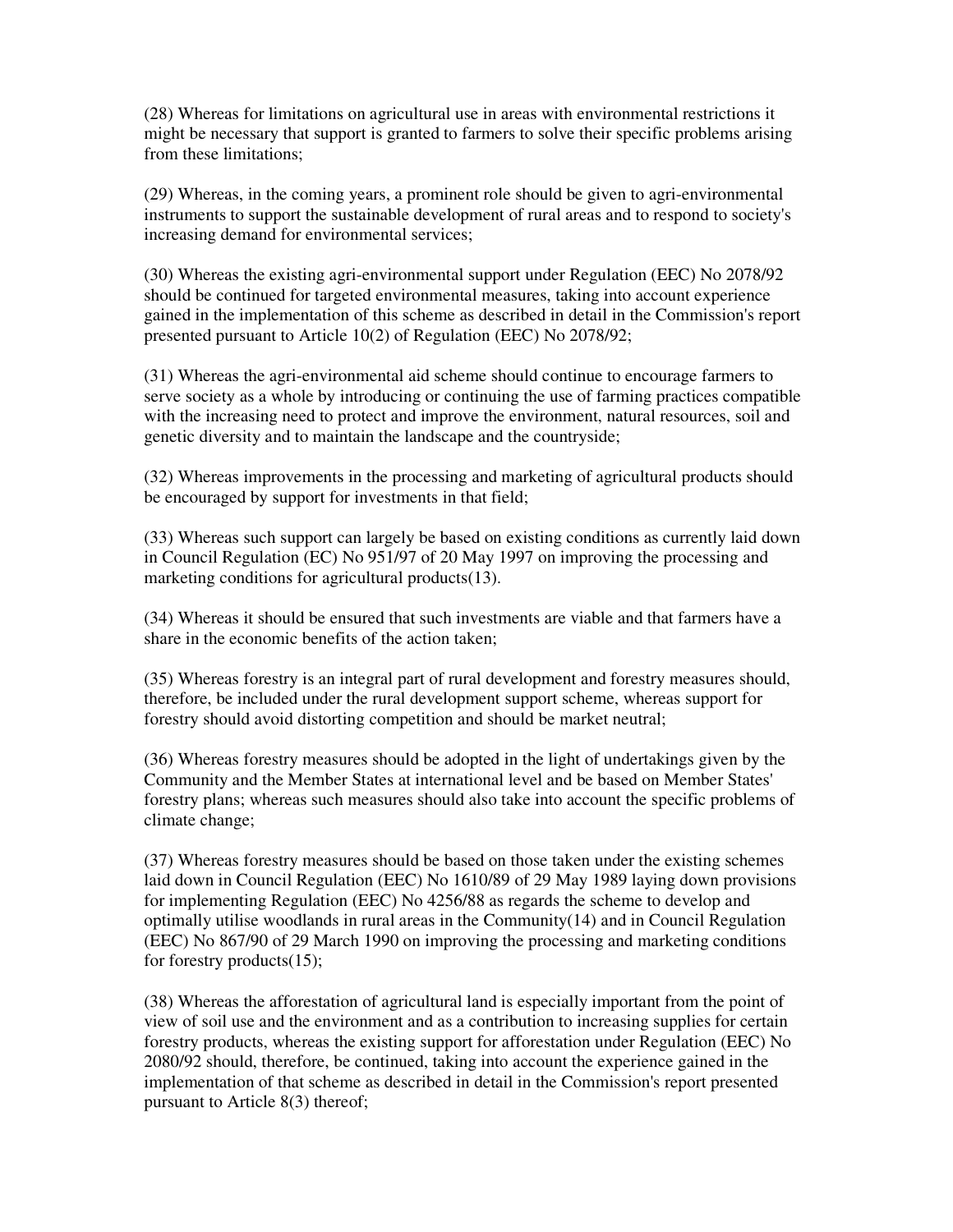(39) Whereas payments should be granted for activities to maintain and improve ecological stability of forests in certain areas;

(40) Whereas support should be granted for other measures relating to farming activities and their conversion; whereas the list of measures should be defined on the basis of experience and having regard to the need for rural development to be based partly on non-agricultural activities and services so as to reverse the trend towards the economic and social decline and depopulation of the countryside; whereas measures to remove inequalities and to promote equal opportunities for men and women should be supported;

(41) Whereas demand from consumers for organically-produced agricultural products and foodstuffs is increasing; whereas a new market for agricultural products is thus being created; whereas organic agriculture improves the sustainability of farming activities and thus contributes to the general aims of this Regulation; whereas the specific rural development support measures may concern the production, processing and marketing of organicallyproduced agricultural products;

(42) Whereas rural development measures eligible for Community support should comply with Community law and be consistent with other Community policies as well as with other instruments of the common agricultural policy;

(43) Whereas in the framework of this Regulation support should be excluded for certain measures eligible under other common agricultural policy instruments and in particular those falling within the scope of support schemes under common organisations of the market with the exceptions justified by objective criteria;

(44) Whereas, in view of existing aid to producer groups and their associations in several common organisations of the market, specific support to producer groups in the framework of rural development no longer appears to be necessary; whereas, therefore, the aid scheme existing under Council Regulation (EC) No 952/97 of 20 May 1997 on producer groups and associations thereof(16) should be discontinued;

(45) Whereas the financing of Community support for the accompanying measures and for other rural development measures in areas other than Objective 1 should come from the Guarantee Section of the EAGGF; whereas the basic financial rules laid down in Regulation (EC) No 1260/1999 have been adapted accordingly;

(46) Whereas the financing of Community support for rural development measures, in areas covered by Objective 1, should continue to come from the Guidance Section of the EAGGF except for the three existing accompanying measures and the support for less-favoured areas and areas with environmental restrictions;

(47) Whereas, with regard to the support for rural development measures covered by Objective 1 and Objective 2 programming, Regulation (EC) No 1260/1999 should apply, in particular as to integrated programming of these measures; whereas, however, rules concerning financing should take into account the Guarantee financing of measures in Objective 2 regions;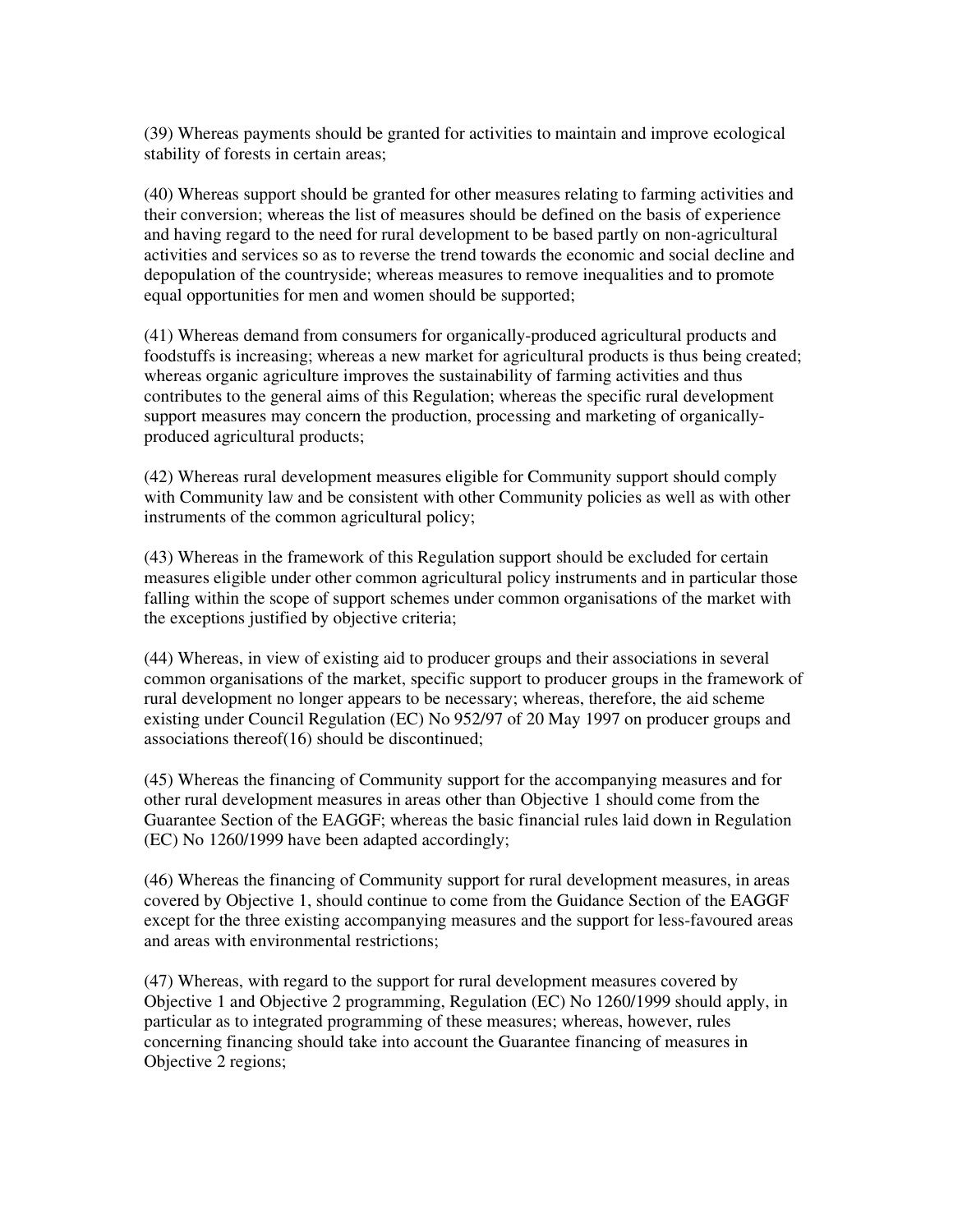(48) Whereas rural development measures not covered by Objective 1 or Objective 2 programming should be subject to rural development programming pursuant to specific rules; whereas rates of assistance for such measures should be differentiated according to the general principles laid down in Article 29(1) of Regulation (EC) No 1260/1999 taking sufficiently into account the requirement of social and economic cohesion; whereas, as a result, those assistance rates should, in principle, be differentiated as between areas covered by Objective 1 and Objective 2 and other areas; whereas the rates laid down in this Regulation are the maximum rates of Community assistance;

(49) Whereas, in addition to rural development programmes, the Commission should be able to make provisions for studies on rural development on its own initiative notwithstanding the rural development initiative provided for in Articles 19 and 20 of Regulation (EC) No 1260/1999;

(50) Whereas appropriate rules should be established for the monitoring and evaluation of rural development support, using as a reference well-defined indicators to be agreed and established prior to programme implementation;

(51) Whereas rural development measures should be eligible for Member State support without any Community co-financing; whereas, in view of the considerable economic impact of such aid and in order to ensure consistency with measures eligible for Community support and simplify procedures, specific State-aid rules should be established;

(52) Whereas it should be possible to adopt transitional rules to facilitate the transition from existing support schemes to the new rural development support scheme;

(53) Whereas the new support scheme provided for in this Regulation replaces existing support schemes which should therefore be repealed; whereas, as a consequence, the derogation in current schemes for outermost regions and for the Aegean Islands will equally have to be repealed; whereas new rules providing for the necessary flexibility, adaptations and derogations in order to meet the specific needs of those regions will be established when rural development measures are programmed,

HAS ADOPTED THIS REGULATION:

TITLE I

SCOPE AND OBJECTIVES

Article 1

1. This Regulation establishes the framework for Community support for sustainable rural development.

2. Rural development measures shall accompany and complement other instruments of the common agricultural policy and thus contribute to the achievement of the objectives laid down in Article 33 of the Treaty.

3. Rural development measures shall: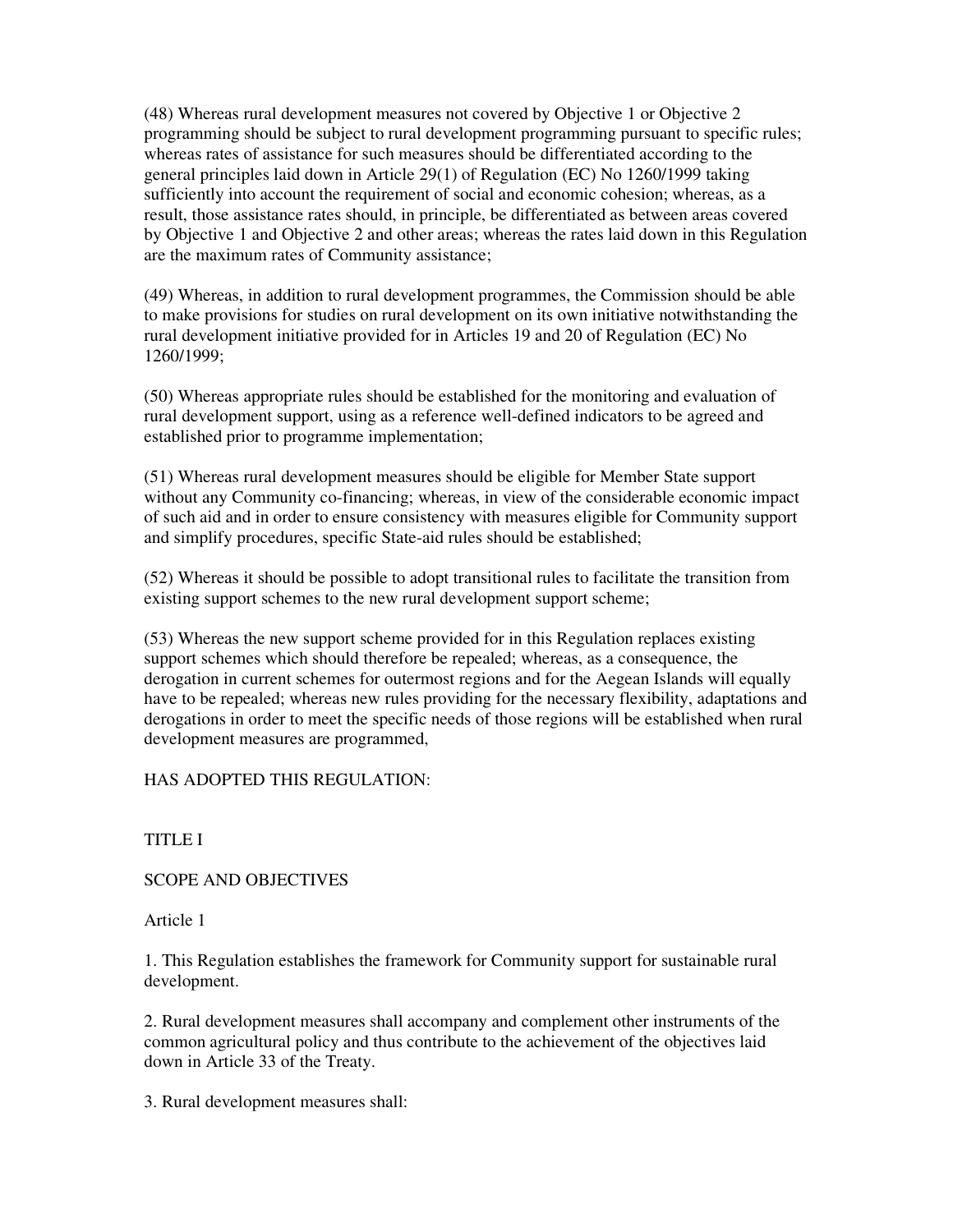- be integrated into the measures promoting the development and structural adjustment of regions whose development is lagging behind (Objective 1), and

- accompany the measures supporting the economic and social conversion of areas facing structural difficulties (Objective 2)

in the regions concerned, taking into account the specific targets of Community support under these objectives as laid down in Articles 158 and 160 of the Treaty and in Regulation (EC) No 1260/1999 and according to the conditions laid down in this Regulation.

### Article 2

Support for rural development, related to farming activities and their conversion, may concern:

- the improvement of structures in agricultural holdings and structures for the processing and marketing of agricultural products,

- the conversion and reorientation of agricultural production potential, the introduction of new technologies and the improvement of product quality,

- the encouragement of non-food production,
- sustainable forest development,

- the diversification of activities with the aim of complementary or alternative activities,

- the maintenance and reinforcement of viable social fabric in rural areas,

- the development of economic activities and the maintenance and creation of employment with the aim of ensuring a better exploitation of existing inherent potential,

- the improvement of working and living conditions,

- the maintenance and promotion of low-input farming systems,

- the preservation and promotion of a high nature value and a sustainable agriculture respecting environmental requirements,

- the removal of inequalities and the promotion of equal opportunities for men and women, in particular by supporting projects initiated and implemented by women.

#### Article 3

Support shall be granted for the rural development measures defined in Title II and under the conditions laid down therein.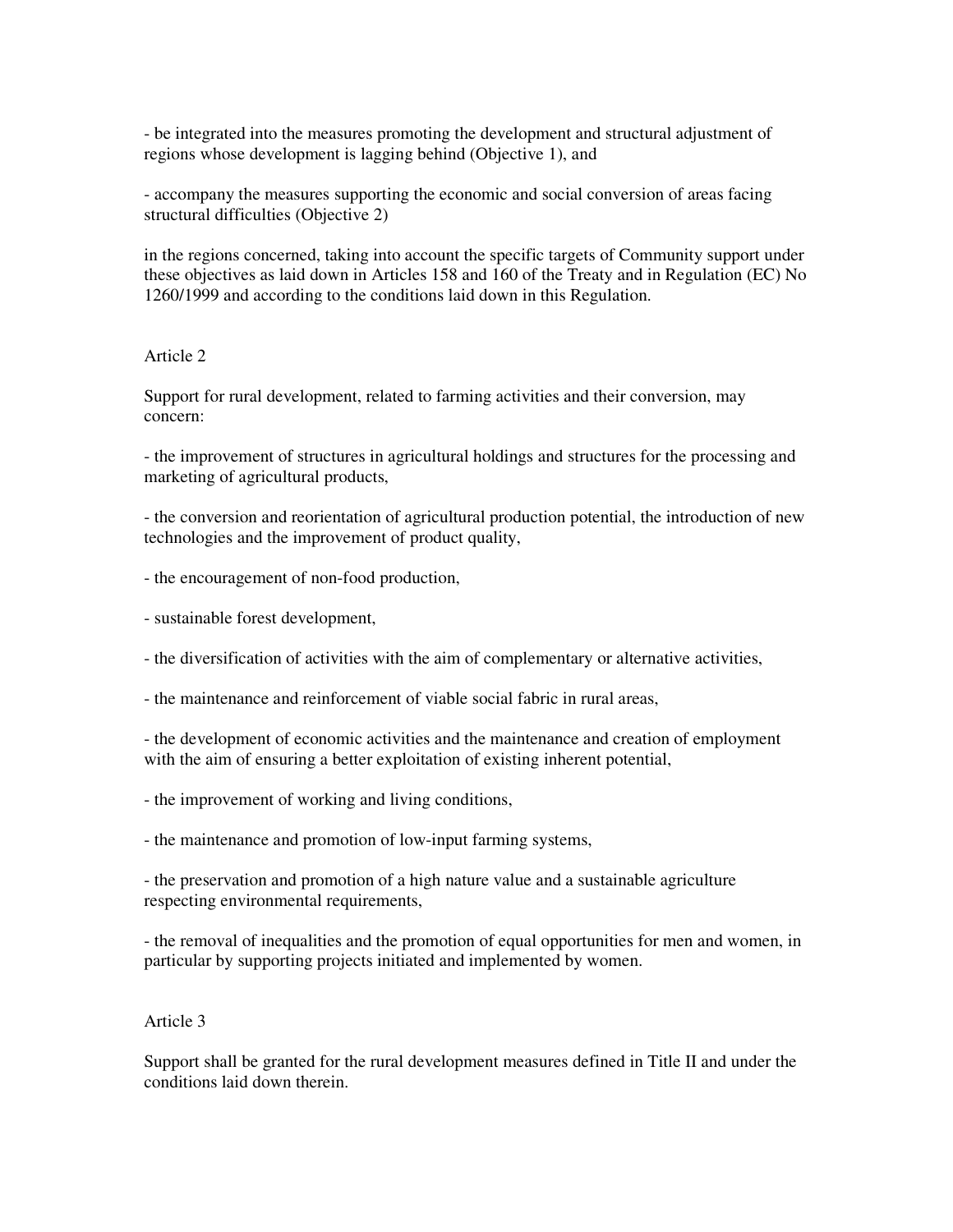## TITLE II

## RURAL DEVELOPMENT MEASURES

### CHAPTER I

### INVESTMENT IN AGRICULTURAL HOLDINGS

#### Article 4

Support for investment in agricultural holdings shall contribute to the improvement of agricultural incomes and of living, working and production conditions.

Such investment shall pursue one or more of the following objectives:

- to reduce production costs,

- to improve and redeploy production,

- to increase quality,

- to preserve and improve the natural environment, hygiene conditions and animal welfare standards,

- to promote the diversification of farm activities.

Article 5

Support for investment shall be granted to agricultural holdings:

- the economic viability of which can be demonstrated,

- which comply with minimum standards regarding the environment, hygiene and animal welfare, and

- where the farmer possesses adequate occupational skill and competence.

Article 6

Support shall not be granted for investment which has as its objective an increase in production for which no normal market outlets can be found.

Article 7

Member States shall set limits for total investment eligible for support.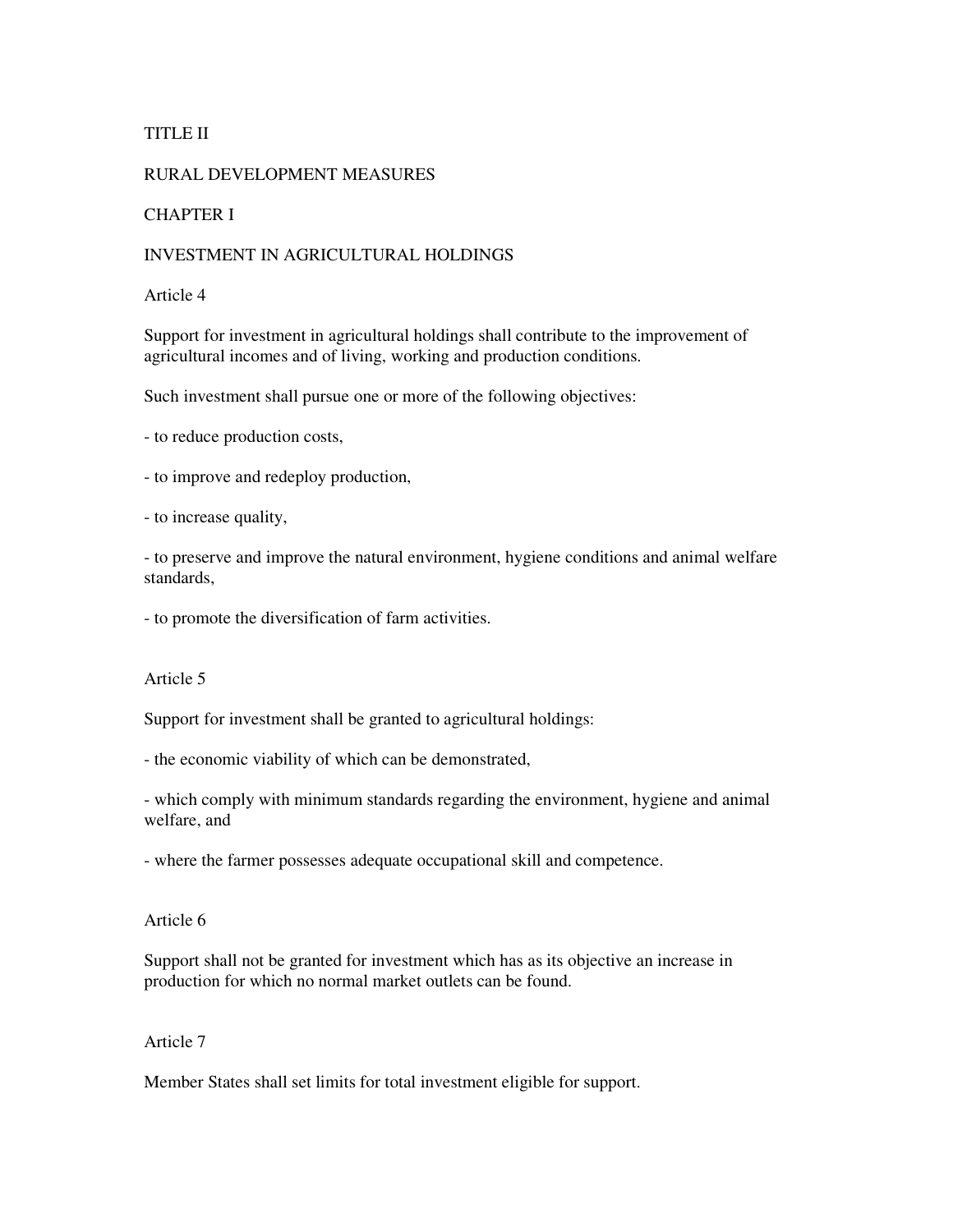The total amount of support, expressed as a percentage of the volume of eligible investment, is limited to a maximum of 40 % and 50 % in less-favoured areas. Where investments are undertaken by young farmers, as referred to under Chapter II, these percentages may reach a maximum of 45 % and 55 % in less-favoured areas.

# CHAPTER II

## SETTING UP OF YOUNG FARMERS

Article 8

1. Setting-up aid to facilitate the establishment of young farmers shall be granted under the following conditions:

- the farmer is under 40 years of age,

- the farmer possesses adequate occupational skill and competence,

- the farmer is setting up on an agricultural holding for the first time,

- as regards the holding:

(i) economic viability can be demonstrated, and

(ii) minimum standards regarding the environment, hygiene and animal welfare are complied with,

and

- the farmer is established as head of the holding.

Specific conditions may be applied in a situation where a young farmer is not established as sole head of the holding. These conditions must be equivalent to those required for a young farmer setting up as sole head of a holding.

2. The setting-up aid may comprise:

- a single premium up to the maximum eligible amount specified in the Annex,

- an interest subsidy on loans taken on with a view to covering the costs arising from setting up; the capitalised value of the interest subsidy may not exceed the value of the premium.

# CHAPTER III

# **TRAINING**

Article 9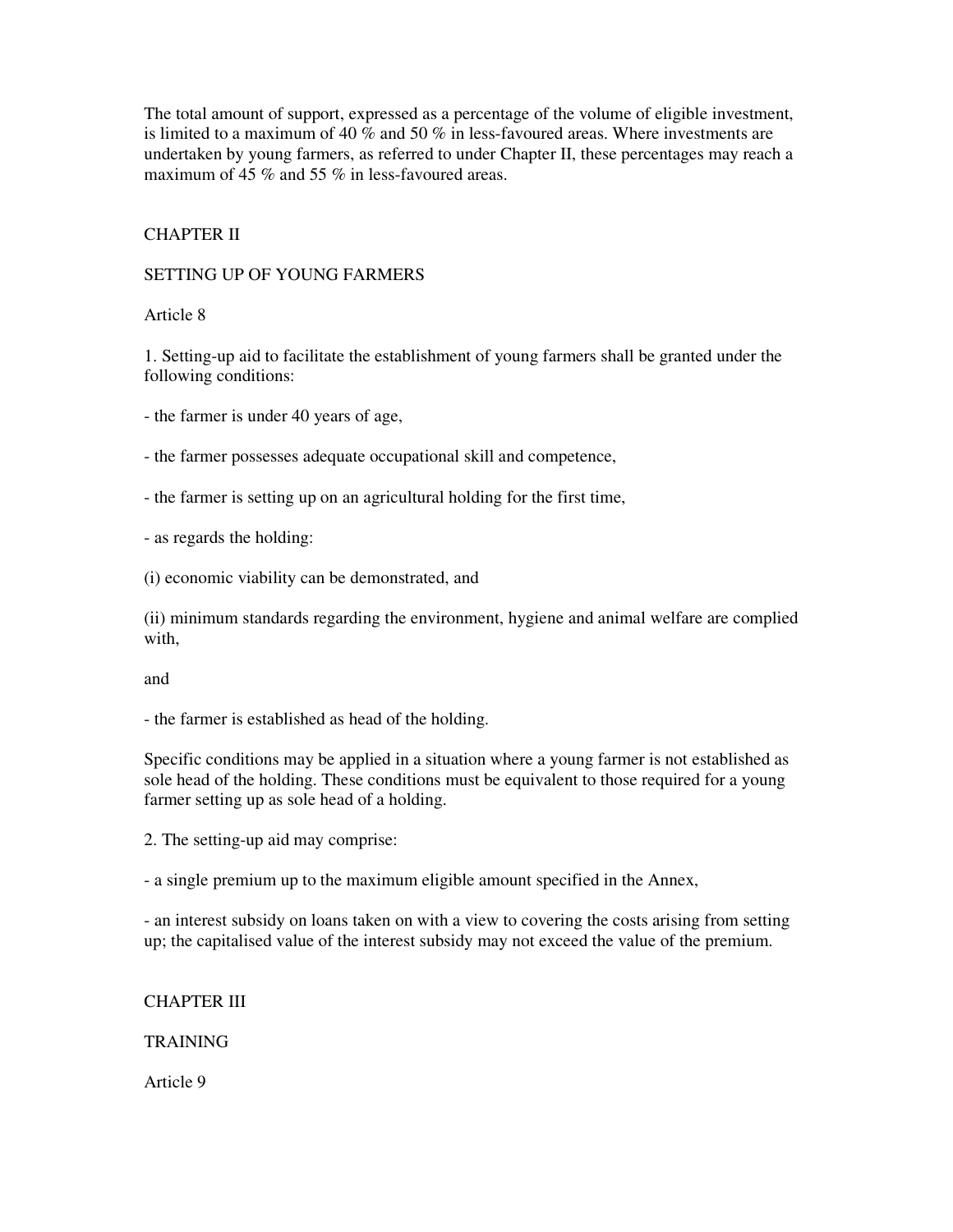Support for vocational training shall contribute to the improvement of the occupational skill and competence of farmers and other persons involved in agricultural activities and forestry activities, and their conversion.

Training shall in particular be designed:

- to prepare farmers for qualitative reorientation of production, the application of production practices compatible with the maintenance and enhancement of the landscape, the protection of the environment, hygiene standards and animal welfare and acquisition of the skills needed to enable them to manage an economically viable farm, and

- to prepare forest holders and other persons involved in forestry activities for the application of forest management practices to improve the economic, ecological or social functions of forests.

# CHAPTER IV

## EARLY RETIREMENT

Article 10

1. Support for early retirement from farming shall contribute to the following objectives:

- to provide an income for elderly farmers who decide to stop farming,

- to encourage the replacement of such elderly farmers by farmers able to improve, where necessary, the economic viability of the remaining agricultural holdings,

- to reassign agricultural land to non-agricultural uses where it cannot be farmed under satisfactory conditions of economic viability.

2. Early retirement support may include measures to provide an income for farm workers.

## Article 11

1. A transferor of a farm shall:

- stop all commercial farming activity definitively; he may, however, continue noncommercial farming and retain the use of the buildings,

- be not less than 55 years old but not yet of normal retirement age at the time of transfer, and

- have practised farming for the 10 years preceding transfer.

2. The transferee of a farm shall:

- succeed the transferor as the head of the agricultural holding or take over all or part of the land released. The economic viability of the transferee's holding must be improved within a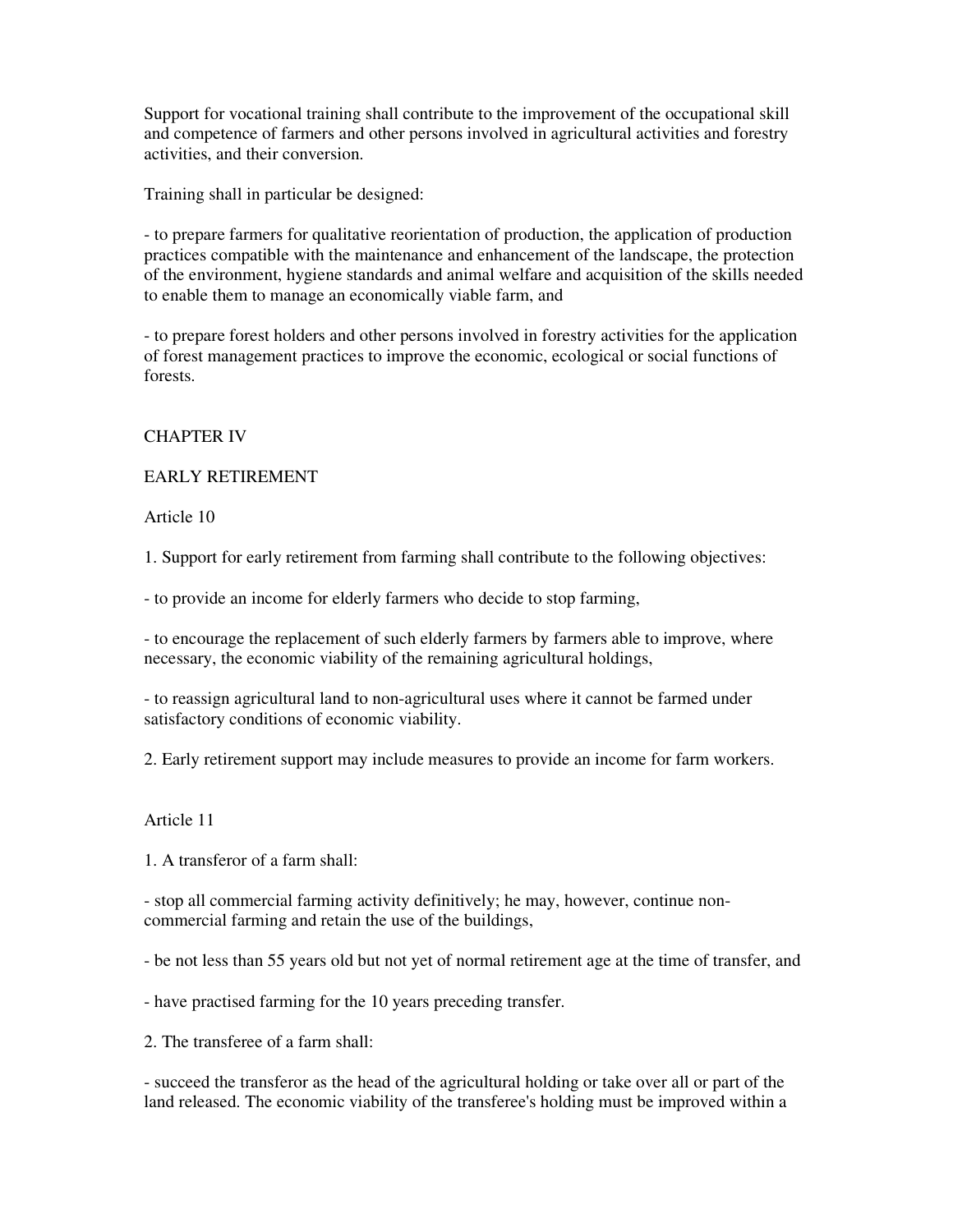period and in compliance with conditions to be defined in terms of, in particular, the transferee's occupational skill and competence and the surface area and volume of work or income, according to the region and type of production,

- possess adequate occupational skill and competence, and

- undertake to practise farming on the agricultural holding for not less than five years.

3. A farm worker shall:

- stop all farm work definitively,

- be not less than 55 years old but not yet of normal retirement age,

- have devoted at least half of his working time as a family helper or farm worker to farm work during the preceding five years,

- have worked on the transferor's agricultural holding for at least the equivalent of two years full-time during the four-year period preceding the early retirement of the transferor, and

- belong to a social security scheme.

4. A non-farming transferee may be any other person or body who takes over released land to use it for non-agricultural purposes, such as forestry or the creation of ecological reserves, in a manner compatible with protection or improvement of the quality of the environment of the countryside.

5. The conditions laid down in this Article shall be applied throughout the period during which the transferor receives early retirement support.

Article 12

1. The maximum amounts eligible for Community support are laid down in the Annex.

2. The duration of early retirement support shall not exceed a total period of 15 years for the transferor and 10 years for the farm worker. It shall not go beyond the 75th birthday of a transferor and not go beyond the normal retirement age of a worker.

Where in the case of a transferor a normal retirement pension is paid by the Member State, early retirement support shall be granted as a supplement taking into account the amount of the national retirement pension.

# CHAPTER V

# LESS-FAVOURED AREAS AND AREAS WITH ENVIRONMENTAL RESTRICTIONS

Article 13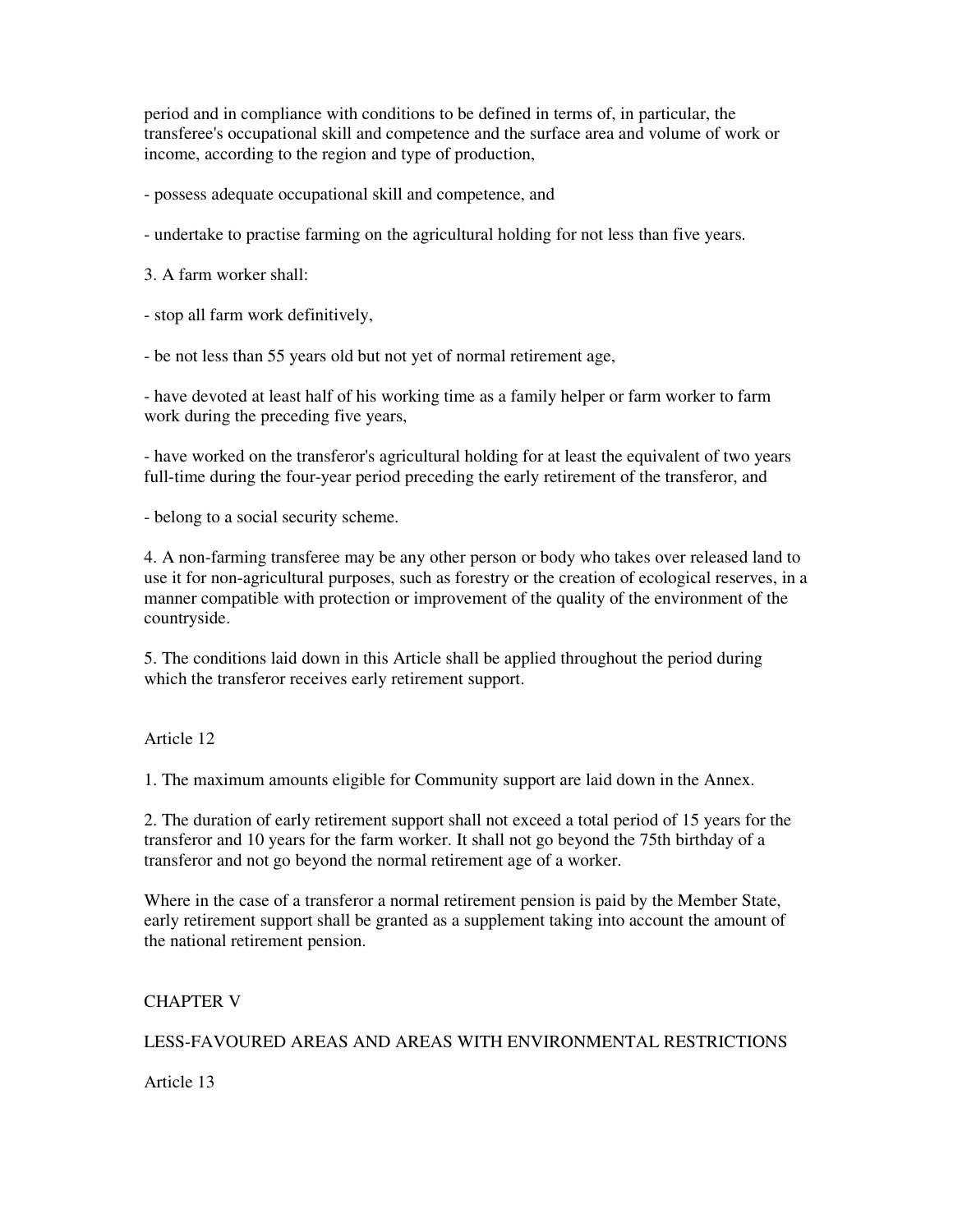Support for less-favoured areas and areas with environmental restrictions shall contribute to the following objectives.

(a) Compensation for naturally less-favoured areas

- to ensure continued agricultural land use and thereby contribute to the maintenance of a viable rural community,

- to maintain countryside,

- to maintain and promote sustainable farming systems which in particular take account of environmental protection requirements.

(b) Compensation for areas with environmental restrictions

- to ensure environmental requirements and safeguard farming in areas with environmental restrictions.

Article 14

1. Farmers in less-favoured areas may be supported by compensatory allowances.

2. Compensatory allowances shall be granted per hectare of areas used for agriculture to farmers who:

- farm a minimum area of land to be defined,

- undertake to pursue their farming activity in a less-favoured area for at least five years from the first payment of a compensatory allowance, and

- apply usual good farming practices compatible with the need to safeguard the environment and maintain the countryside, in particular by sustainable farming.

3. Where residues of substances prohibited under Directive 96/22/EC(17) or residues of substances authorised under that Directive but used illegally, are detected pursuant to the relevant provisions of Council Directive 96/23/EC(18) in an animal belonging to the bovine herd of a producer, or where an unauthorised substance or product, or a substance or product authorised under Directive 96/22/EC but held illegally is found on the producer's holding in any form, the producer shall be excluded from receiving compensatory allowances for the calendar year of that discovery.

In the event of a repeated infringement, the length of the exclusion period may, depending on the seriousness of the offence, be extended to five years from the year in which the repeated infringement was discovered.

In the event of obstruction on the part of the owner or holder of the animals when inspections are being carried out and the necessary samples are being taken in application of national residue-monitoring plans, or when the investigations and checks provided for under Directive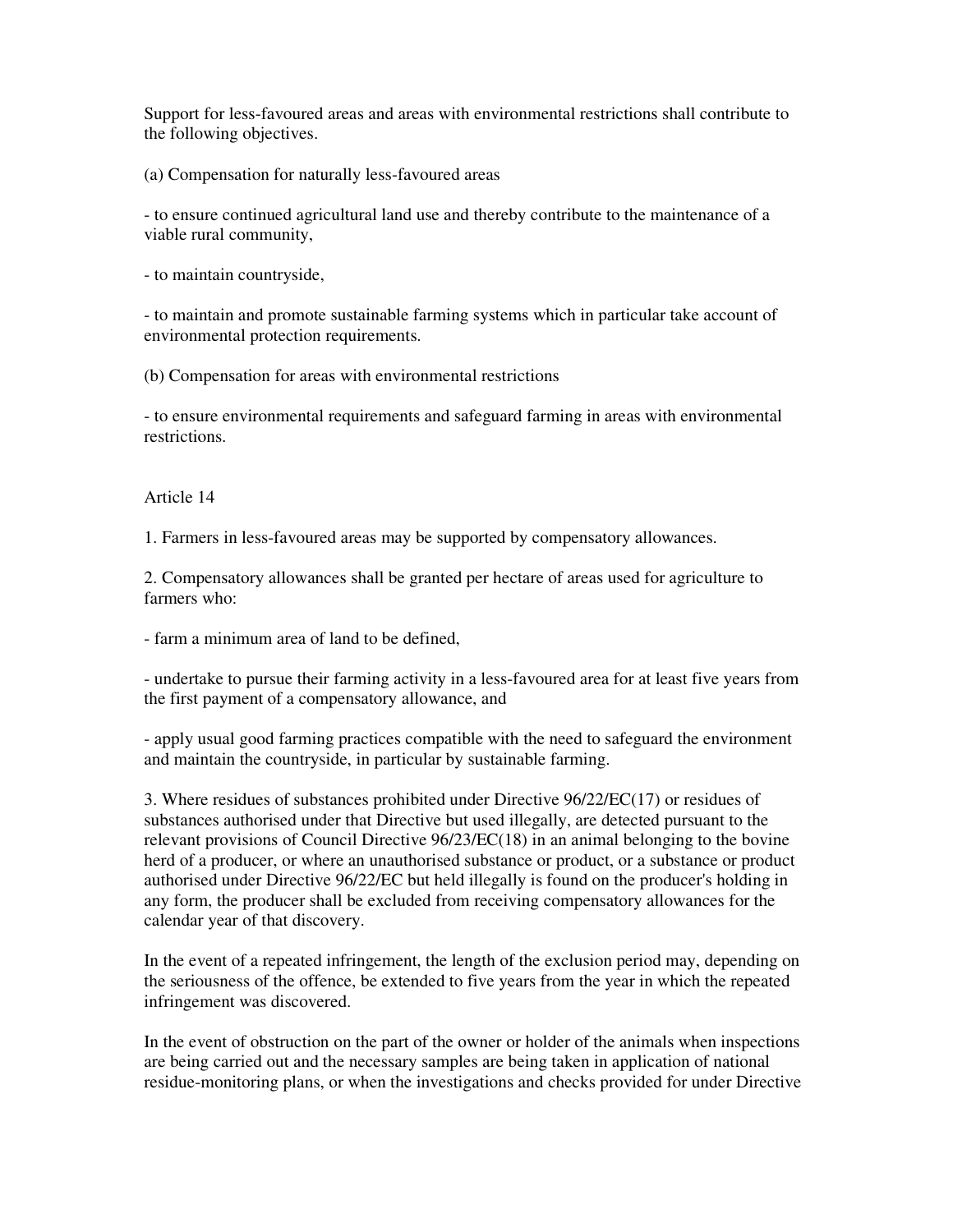96/23/EC are being carried out, the penalties provided for in the first subparagraph shall apply.

## Article 15

1. Compensatory allowances shall be fixed at a level which:

- is sufficient in making an effective contribution to compensation for existing handicaps, and

- avoids overcompensation.

2. Compensatory allowances shall be duly differentiated, taking into account:

- the situation and development objectives peculiar to a region,

- the severity of any permanent natural handicap affecting farming activities,

- the particular environmental problems to be solved where appropriate,

- the type of production and, where appropriate, the economic structure of the holding.

3. Compensatory allowances shall be fixed between the minimum and maximum amounts set out in the Annex.

Compensatory allowances higher than this maximum amount may be granted provided that the average amount of all compensatory allowances granted at the programming level concerned does not exceed this maximum amount. However, in cases duly justified by objective circumstances, Member States may, for the purpose of calculating the average amount, present a combination of several regional programmes.

## Article 16

1. Payments to compensate for costs incurred and income foregone may be made to farmers who are subject to restrictions on agricultural use in areas with environmental restrictions as a result of the implementation of limitations on agricultural use based on Community environmental protection rules, if and in so far as such payments are necessary to solve the specific problems arising from those rules.

2. Payments shall be fixed at a level which avoids overcompensation; this is especially necessary in the case of payments in less-favoured areas.

3. The maximum amounts eligible for Community support are laid down in the Annex.

Article 17

Less-favoured areas shall include: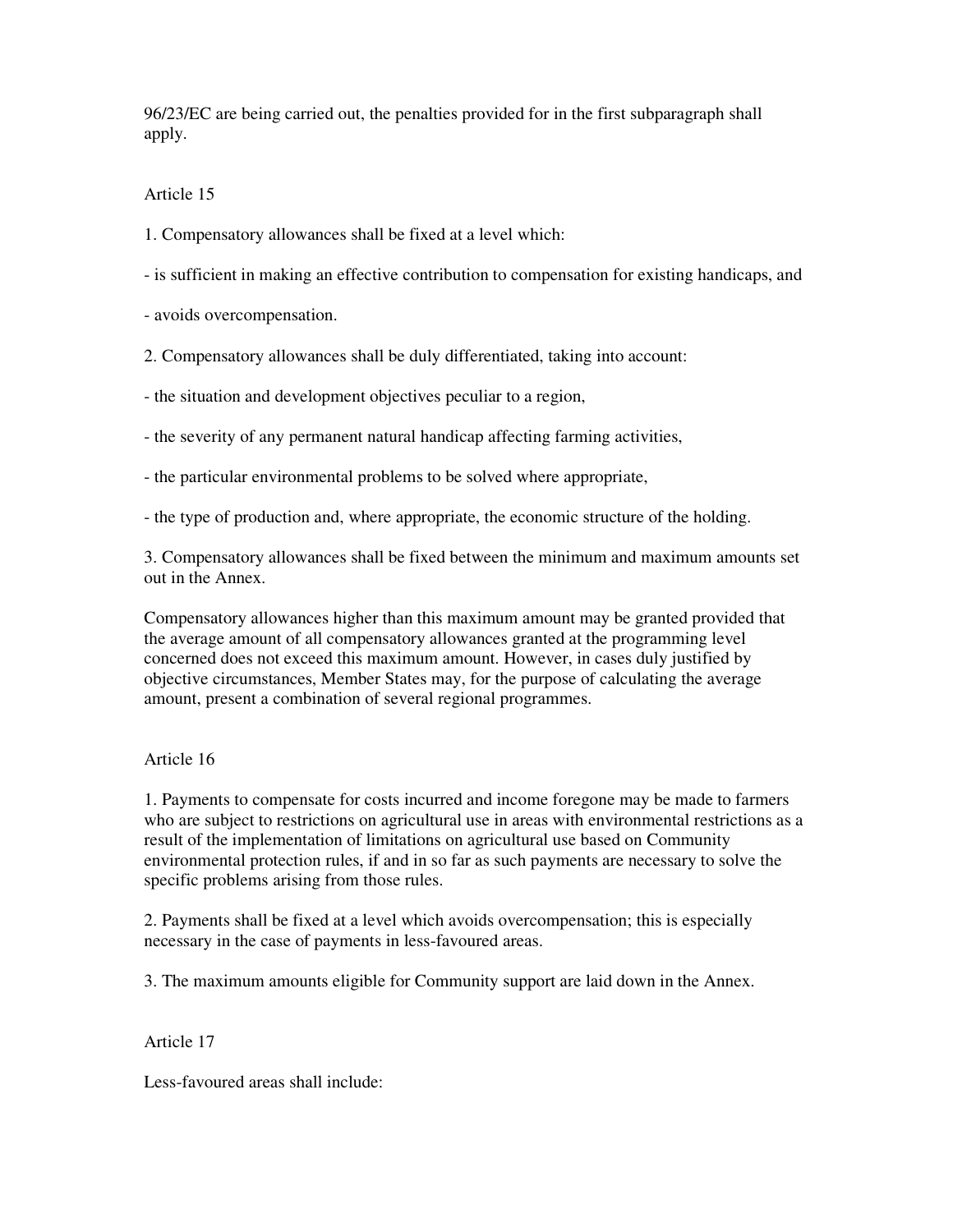- mountain areas (Article 18),
- other less-favoured areas (Article 19), and
- areas affected by specific handicaps (Article 20).

#### Article 18

1. Mountain areas shall be those characterised by a considerable limitation of the possibilities for using the land and an appreciable increase in the cost of working it due:

- to the existence, because of altitude, of very difficult climatic conditions, the effect of which is substantially to shorten the growing season,

- at a lower altitude, to the presence over the greater part of the area in question of slopes too steep for the use of machinery or requiring the use of very expensive special equipment, or

- to a combination of these two factors, where the handicap resulting from each taken separately is less acute but the combination of the two gives rise to an equivalent handicap.

2. Areas north of the 62nd Parallel and certain adjacent areas shall be treated in the same way as mountain areas.

#### Article 19

Less-favoured areas which are in danger of abandonment of land-use and where the conservation of the countryside is necessary, shall comprise farming areas which are homogeneous from the point of view of natural production conditions and exhibit all of the following characteristics:

- the presence of land of poor productivity, difficult cultivation and with a limited potential which cannot be increased except at excessive cost, and which is mainly suitable for extensive livestock farming,

- production which results from low productivity of the natural environment which is appreciably lower than the average, with regard to the main indices of economic performance in agriculture,

- a low or dwindling population predominantly dependent on agricultural activity, the accelerated decline of which would jeopardise the viability of the area concerned and its continued habitation.

#### Article 20

Less-favoured areas may include other areas affected by specific handicaps, in which farming should be continued, where necessary and subject to certain conditions, in order to conserve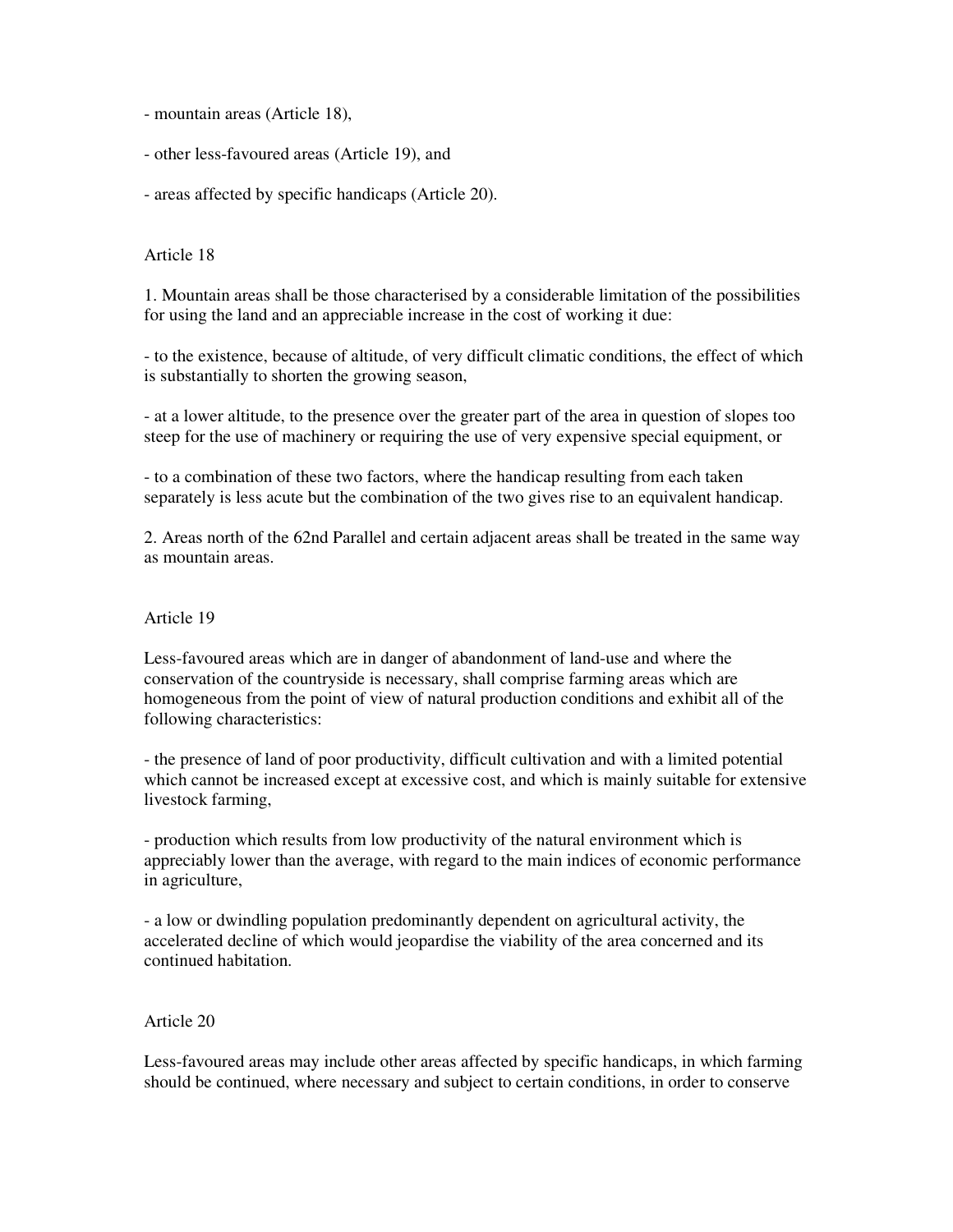or improve the environment, maintain the countryside and preserve the tourist potential of the area or in order to protect the coastline.

Article 21

The total extent of areas referred to in Article 16 and Article 20 may not exceed 10 % of the area of the Member State concerned.

## CHAPTER VI

### AGRI-ENVIRONMENT

Article 22

Support for agricultural production methods designed to protect the environment and to maintain the countryside (agri-environment) shall contribute to achieving the Community's policy objectives regarding agriculture and the environment.

Such support shall promote:

- ways of using agricultural land which are compatible with the protection and improvement of the environment, the landscape and its features, natural resources, the soil and genetic diversity,

- an environmentally-favourable extensification of farming and management of low-intensity pasture systems,

- the conservation of high nature-value farmed environments which are under threat,

- the upkeep of the landscape and historical features on agricultural land,

- the use of environmental planning in farming practice.

#### Article 23

1. Support shall be granted to farmers who give agri-environmental commitments for at least five years. Where necessary, a longer period shall be determined for particular types of commitments in view of their environmental effects.

2. Agri-environmental commitments shall involve more than the application of usual good farming practice.

They shall provide for services which are not provided for by other support measures, such as market support or compensatory allowances.

Article 24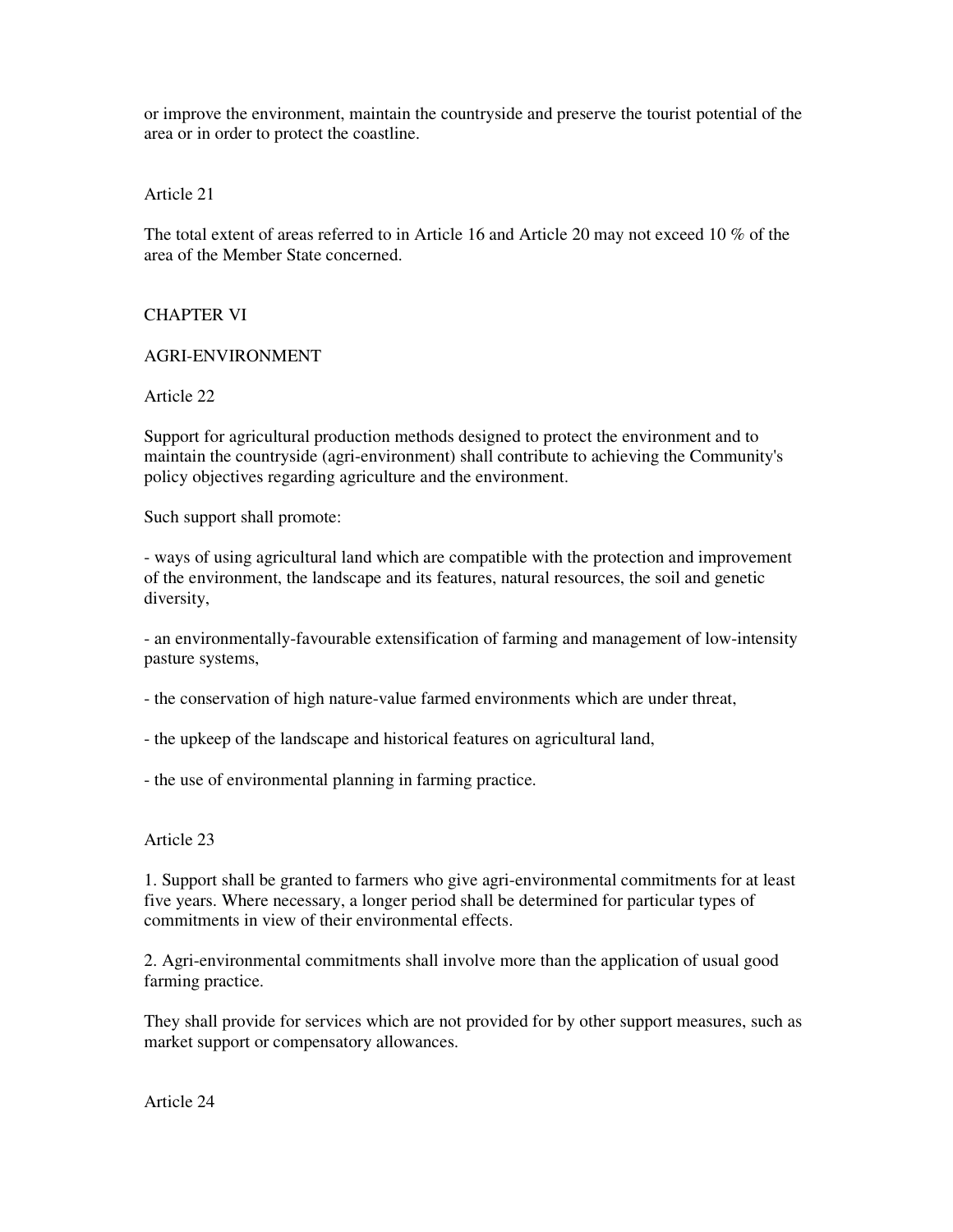1. Support in respect of an agri-environmental commitment shall be granted annually and be calculated on the basis of:

- income foregone,

- additional costs resulting from the commitment given, and

- the need to provide an incentive.

The cost of any non-remunerative capital works necessary for the fulfilment of the commitments may also be taken into account in calculating the level of annual support.

2. Maximum amounts per year eligible for Community support are laid down in the Annex. These amounts shall be based on that area of the holding to which agri-environmental commitments apply.

### CHAPTER VII

IMPROVING PROCESSING AND MARKETING OF AGRICULTURAL PRODUCTS

Article 25

1. Support for investment shall facilitate the improvement and rationalisation of processing and marketing of agricultural products and thereby contribute to increasing the competitiveness and added value of such products.

2. Such support shall contribute to one or more of the following objectives:

- to guide production in line with foreseeable market trends or encourage the development of new outlets for agricultural products,

- to improve or rationalise marketing channels or processing procedures,

- to improve the presentation and preparation of products or encourage the better use or elimination of by-products or waste,

- to apply new technologies,
- to favour innovative investments,
- to improve and monitor quality,
- to improve and monitor health conditions,
- to protect the environment.

Article 26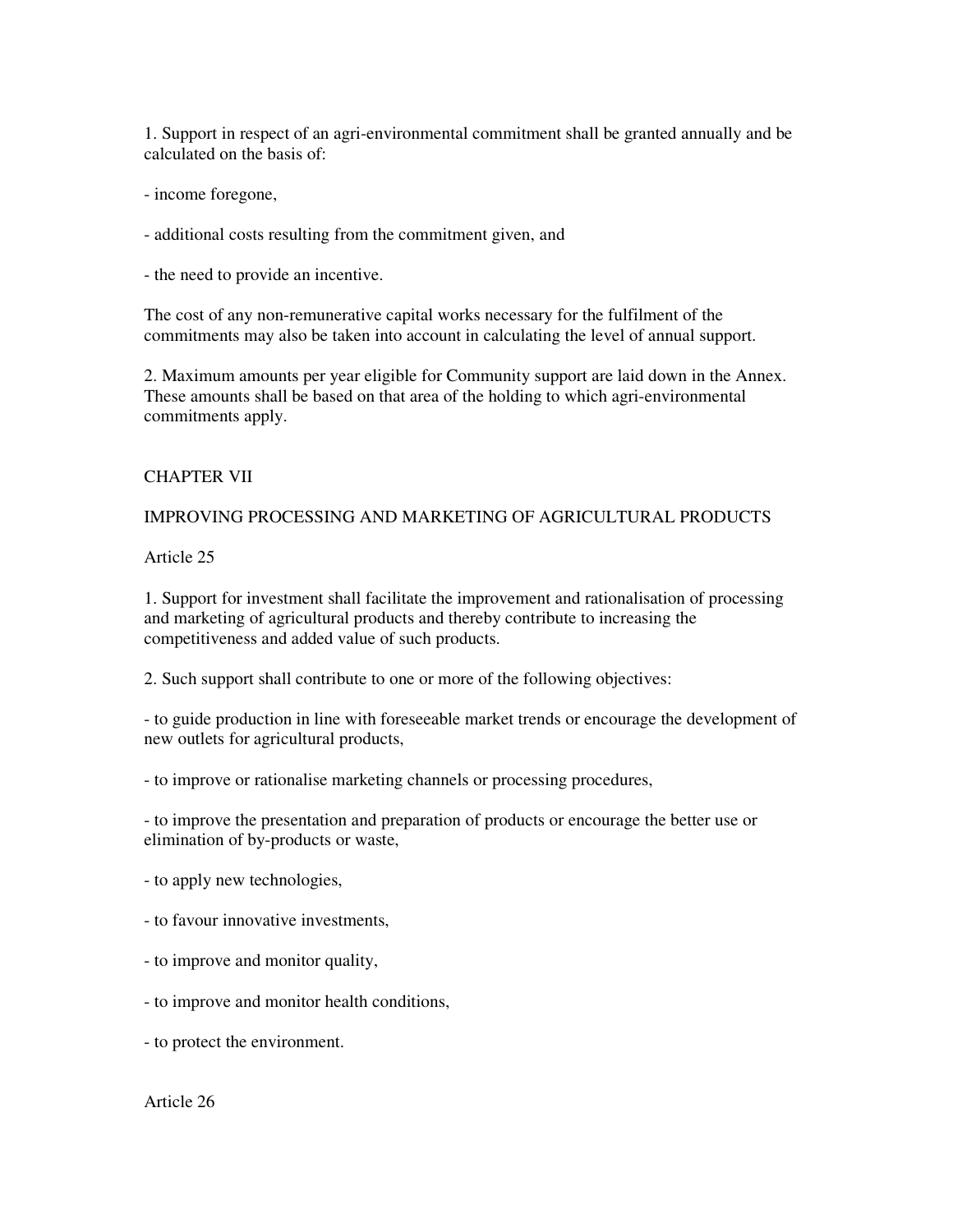1. Support shall be granted to those persons ultimately responsible for financing the investment in enterprises

- for which economic viability can be demonstrated, and

- which comply with minimum standards regarding the environment, hygiene and animal welfare.

2. Investment must contribute to improving the situation of the basic agricultural production sector in question. It must guarantee the producers of such basic products an adequate share in the resulting economic benefits.

3. Sufficient evidence must be shown that normal market outlets for the products concerned can be found.

## Article 27

1. Investment shall concern the processing and marketing of products covered by Annex I to the Treaty except fishery products.

2. Investment shall meet selection criteria setting priorities and indicating which types of investment are not eligible for support.

## Article 28

1. The following types of investment shall be excluded from support:

- investment at the retail level,

- investment in the processing or marketing of products from third countries.

2. The total amount of support, expressed as a percentage of the volume of eligible investment, is limited to a maximum of:

(a) 50 % in Objective 1 regions;

(b) 40 % in the other regions.

# CHAPTER VIII

# FORESTRY

Article 29

1. Support for forestry shall contribute to the maintenance and development of the economic, ecological and social functions of forests in rural areas.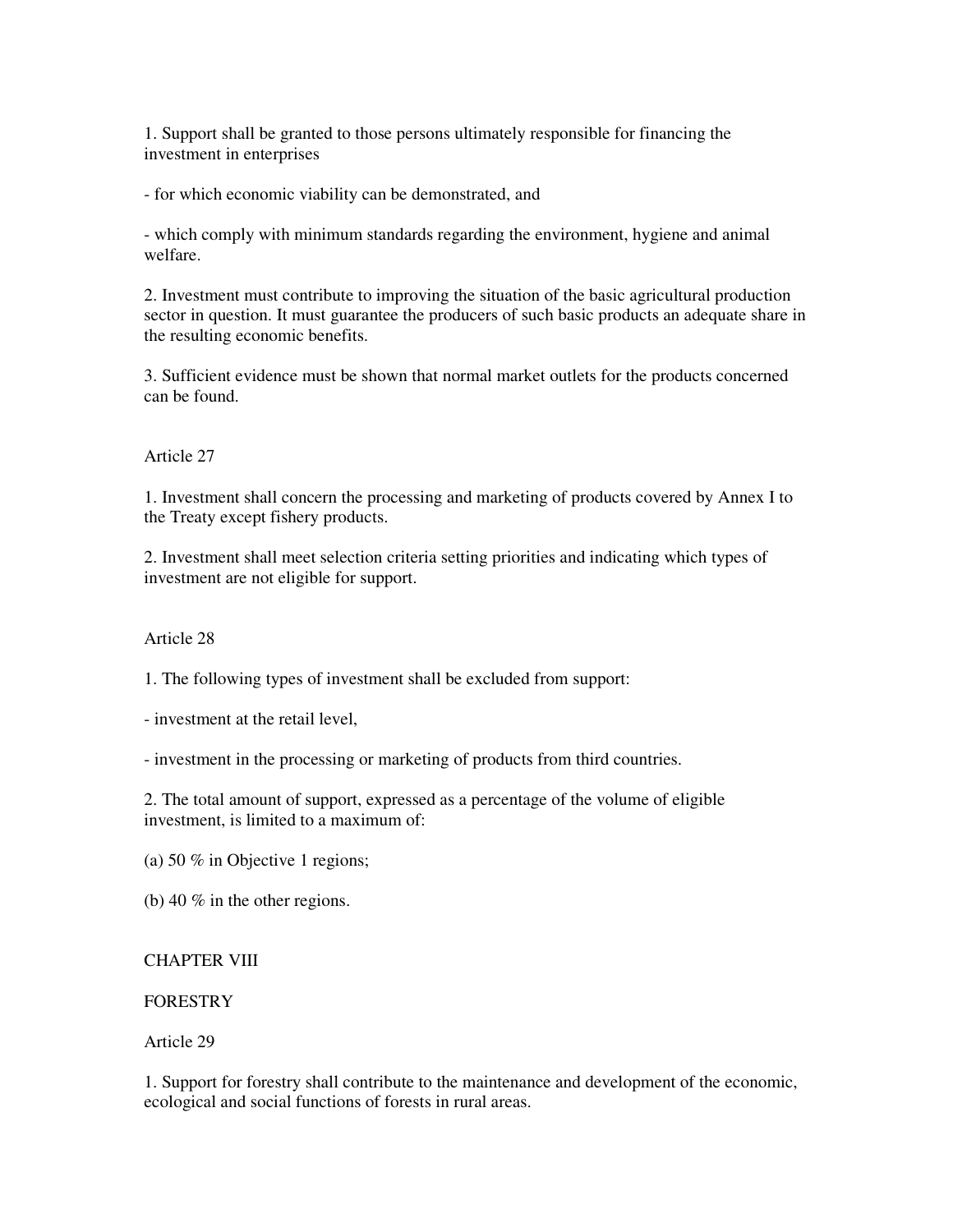2. Such support shall promote in particular one or more of the following objectives:

- sustainable forest management and development of forestry,

- maintenance and improvement of forest resources,

- extension of woodland areas.

3. Such support shall be granted only for forests and areas owned by private owners or by their associations or by municipalities or their associations. This restriction shall not apply to the measures provided for in the sixth indent of Article 30(1).

4. Such support shall contribute to the fulfilment of the undertakings given by the Community and the Member States at international level. It shall be based on national or subnational forest programmes or equivalent instruments which should take into account the commitments made in the Ministerial Conferences on the Protection of Forests in Europe.

5. Measures proposed under this Regulation in areas classified as high or medium forest fire risk under Council Regulation (EEC) No 2158/92 of 23 July 1992 on protection of the Community forests against fire(19) must conform to the forest protection plans presented by the Member States under Regulation (EEC) No 2158/92.

## Article 30

1. Support for forestry shall concern one or more of the following measures:

- afforestation of land not eligible under Article 31 provided that such planting is adapted to local conditions and is compatible with the environment,

- investment in forests aimed at significantly improving their economic, ecological or social value,

- investment to improve and rationalise the harvesting, processing and marketing of forestry products; investment related to the use of wood as a raw material shall be limited to all working operations prior to industrial processing,

- promotion of new outlets for the use and marketing of forestry products,

- the establishment of associations of forest holders that are set up in order to help their members to improve the sustainable and efficient management of their forests,

- restoring forestry production potential damaged by natural disasters and fire and introducing appropriate prevention instruments.

2. The rules laid down in Chapters I and VII, with the exception of the second subparagraph of Article 7, shall apply as appropriate for investments.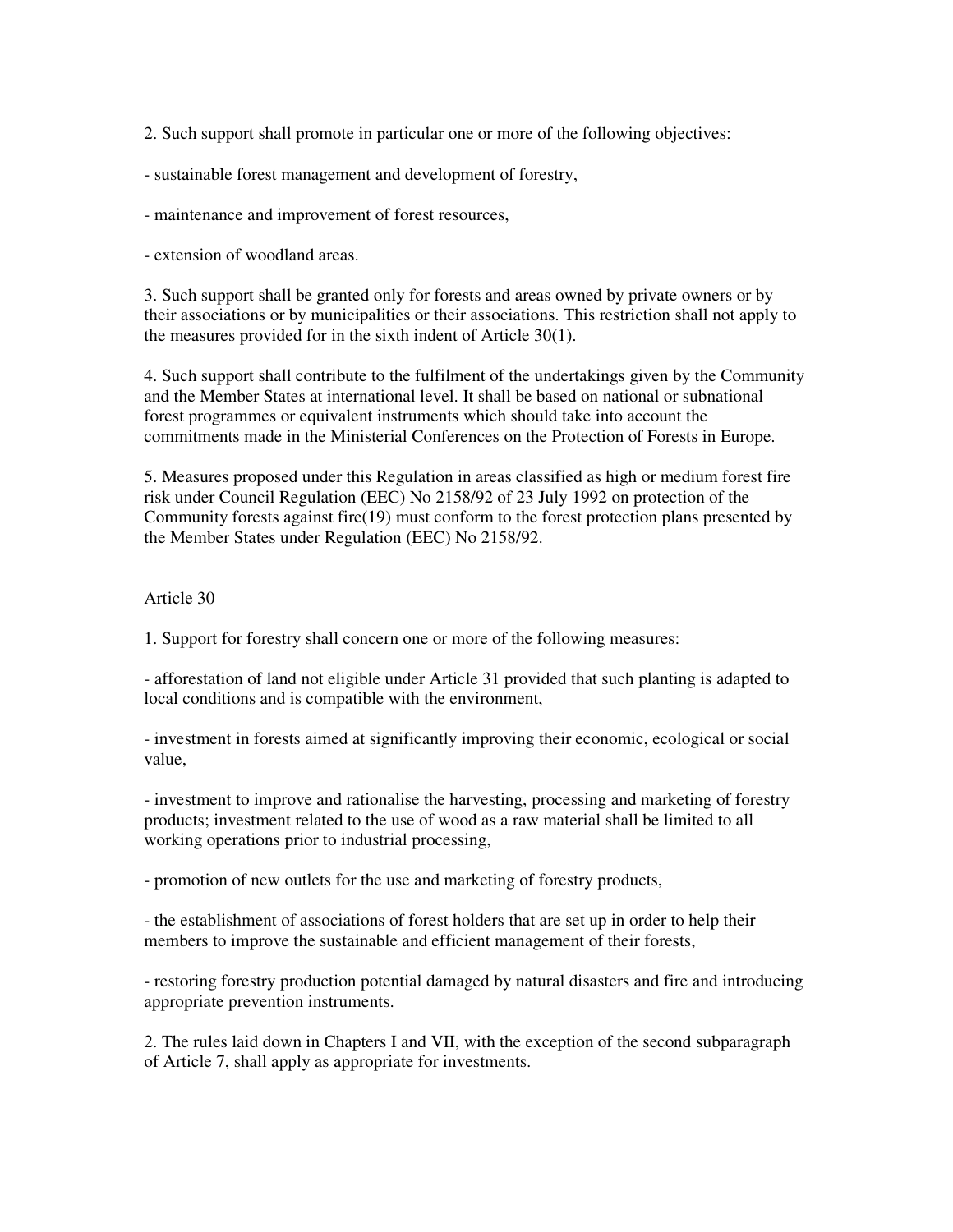Article 31

1. Support shall be granted for the afforestation of agricultural land provided that such planting is adapted to local conditions and is compatible with the environment.

Such support may include in addition to planting costs:

- an annual premium per hectare afforested to cover maintenance costs for a period of up to five years,

- an annual premium per hectare to cover loss of income resulting from afforestation for a maximum period of 20 years for farmers or associations thereof who worked the land before its afforestation or for any other private law person.

2. Support for the afforestation of agricultural land undertaken by public authorities shall cover only the cost of establishment.

3. Support for the afforestation of agricultural land shall not be granted:

- for farmers benefiting from early retirement support,

- in respect of the planting of Christmas trees.

In the case of fast-growing species cultivated in the short term, support for afforestation shall be granted for planting costs only.

4. Maximum amounts per year of the annual premium to cover loss of income eligible for Community support are laid down in the Annex.

Article 32

1. With a view to:

- maintaining and improving the ecological stability of forests where the protective and ecological role of these forests are of public interest and where the costs of maintenance and improvement measures for these forests exceed the income from forestry,

- maintaining fire-breaks through agricultural measures,

payments for relevant measures shall be granted to the beneficiaries provided that the protective and ecological values of these forests are ensured in a sustainable manner and the measures to be carried out are laid down by contract and their cost specified therein.

2. Payments shall be fixed between the minimum and maximum amounts set out in the Annex, on the basis of the real costs of the measures carried out, as previously stipulated in the contract.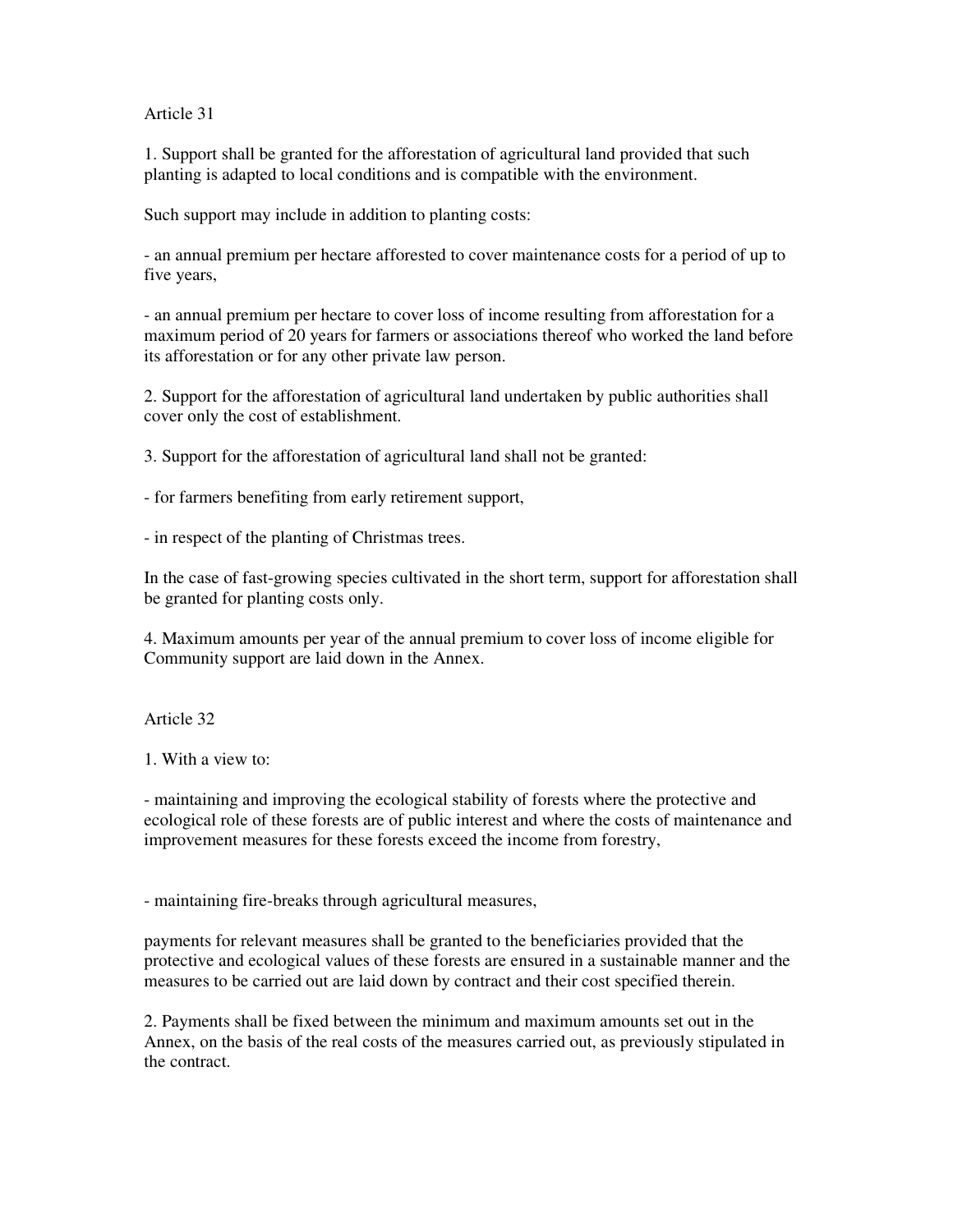## CHAPTER IX

# PROMOTING THE ADAPTATION AND DEVELOPMENT OF RURAL AREAS

Article 33

Support shall be granted for measures, relating to farming activities and their conversion and to rural activities, which do not fall within the scope of any other measure referred to in this Title.

Such measures shall concern:

- land improvement,

- reparcelling,

- setting-up of farm relief and farm management services,

- marketing of quality agricultural products,

- basic services for the rural economy and population,

- renovation and development of villages and protection and conservation of the rural heritage,

- diversification of agricultural activities and activities close to agriculture to provide multiple activities or alternative incomes,

- agricultural water resources management,

- development and improvement of infrastructure connected with the development of agriculture,

- encouragement for tourist and craft activities,

- protection of the environment in connection with agriculture, forestry and landscape conservation as well as with the improvement of animal welfare,

- restoring agricultural production potential damaged by natural disasters and introducing appropriate prevention instruments,

- financial engineering.

# CHAPTER X

## IMPLEMENTING RULES

Article 34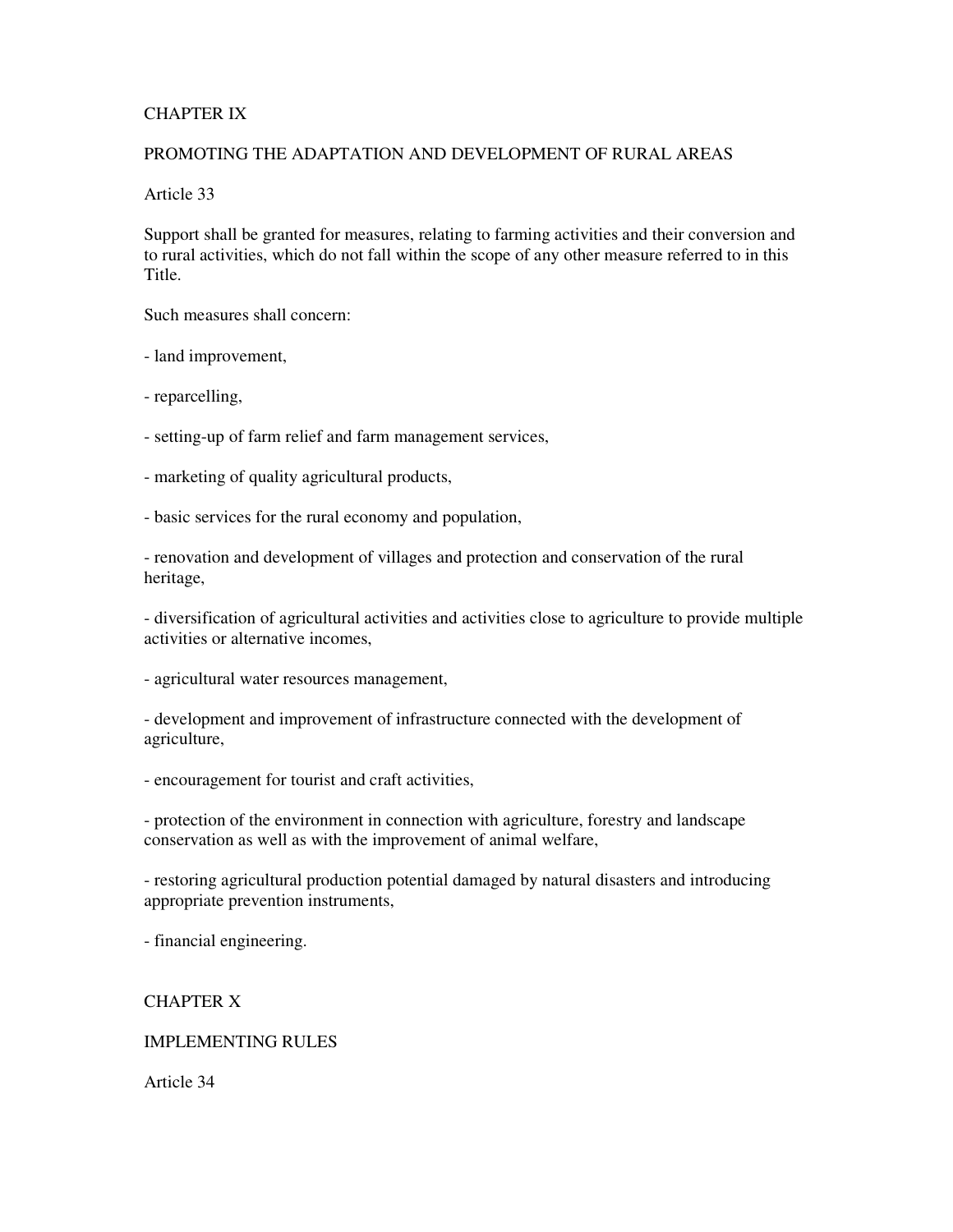Detailed rules for the implementation of this Title shall be adopted in accordance with the procedure laid down in Article 50(2) of Regulation (EC) No 1260/1999.

These rules may in particular define:

- conditions for support for investment in agricultural holdings (Articles 4 to 7), including the necessary restrictions resulting from application of Article 6,

- the period and the conditions for the improvement of economic viability of an agricultural holding and conditions of use of land released in the case of early retirement (Article  $11(2)$ ),

- conditions for the granting and calculation of the compensatory allowance in less-favoured areas, including in the case of communal use of agricultural land (Articles 14 and 15) and the compensatory payments in areas with environmental restrictions (Article 16),

- conditions governing the giving of agri-environmental commitments (Articles 23 and 24),

- selection criteria for investment aimed at improving the processing and marketing of agricultural products (Article 27(2)),

- conditions governing forestry measures (Chapter VIII).

According to the same procedure, the Commission may derogate from the second indent of Article 28(1) in the outermost regions subject to the condition that the processed products are destined for the market of the region in question.

TITLE III

GENERAL PRINCIPLES, ADMINISTRATIVE AND FINANCIAL PROVISIONS

CHAPTER I

GENERAL PRINCIPLES

Subchapter I

Support from EAGGF

Article 35

1. Community support for early retirement (Articles 10 to 12), less-favoured areas and areas with environmental restrictions (Articles 13 to 21), agri-environment (Articles 22 to 24) and afforestation (Article 31) shall be financed by the EAGGF Guarantee Section throughout the Community.

2. Community support for other rural development measures shall be financed by the EAGGF:

- Guidance Section in areas covered by Objective 1,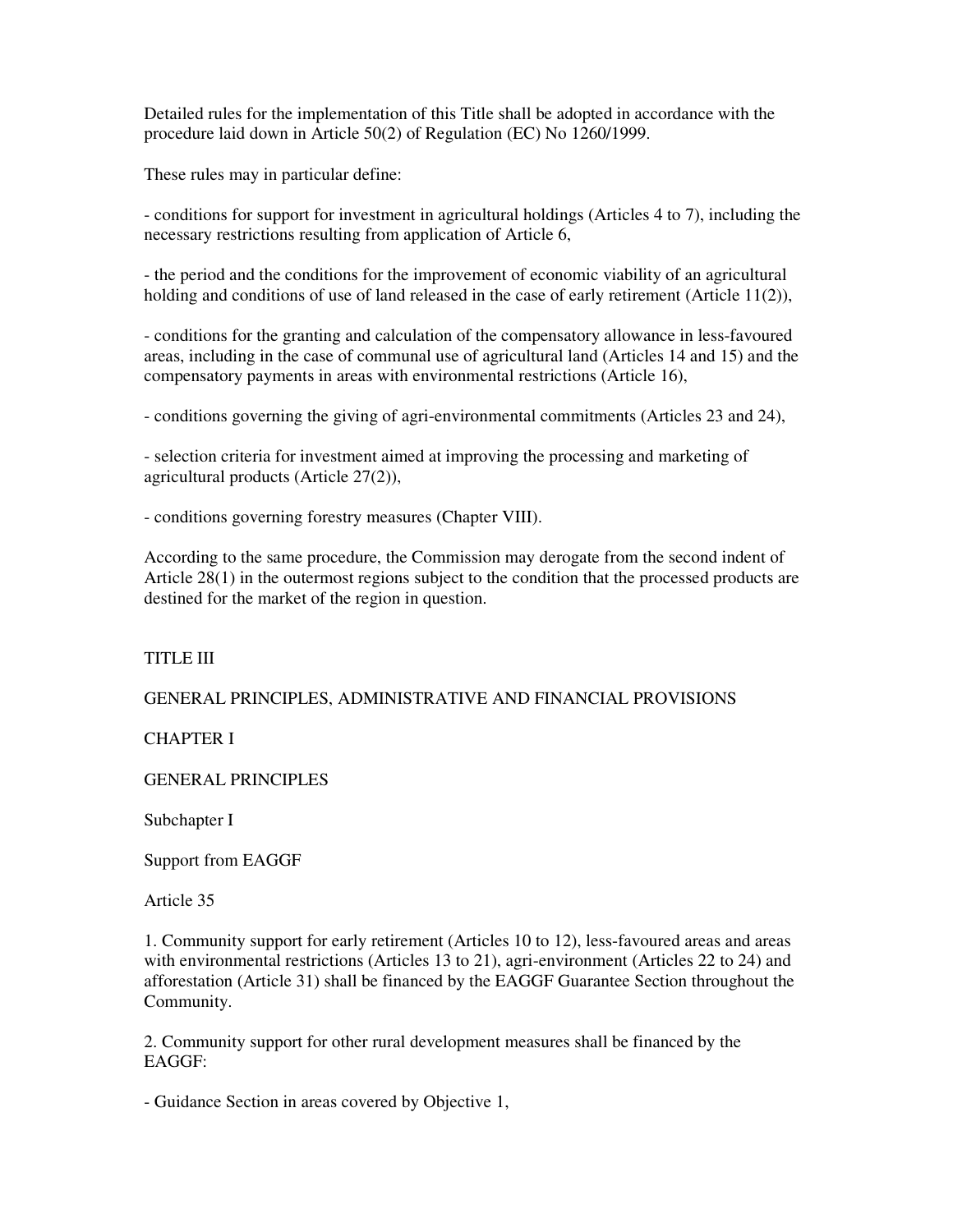- Guarantee Section in areas not covered by Objective 1.

3. Support for the measures referred to in the sixth, seventh and ninth indents of Article 33 shall be financed by the EAGGF in areas classified under Objectives 1 and 2 and areas in transition in so far as their financing is not provided by the European Regional Development Fund (ERDF).

Article 36

1. With regard to support for the rural development measures referred to in Article 35(2):

- in areas covered by Objective 1, Regulation (EC) No 1260/1999 shall apply as supplemented by specific rules contained in this Regulation,

- in areas covered by Objective 2, Regulation (EC) No 1260/1999 shall apply as supplemented by specific rules contained in this Regulation and save as otherwise provided for under this Regulation.

2. With regard to support for rural development measures financed by the EAGGF Guarantee Section, the specific rules of Regulation (EC) No 1260/1999(20) and the provisions adopted in implementation thereof shall apply save as otherwise provided for under this Regulation.

Subchapter II

Compatibility and consistency

Article 37

1. Support for rural development shall be granted only for measures which comply with Community law.

2. Such measures shall be consistent with other Community policies and measures implemented thereunder.

In particular, no measure which falls within the scope of this Regulation shall be eligible for support under other Community support schemes if it is incompatible with any specific condition laid down in this Regulation.

3. Consistency shall also be ensured with measures implemented under other instruments of the common agricultural policy, and in particular between rural development support measures on the one hand and measures implemented under the common market organisations and agricultural quality and health measures on the other hand, as well as between the different rural development support measures.

Accordingly, no support under this Regulation may be granted for: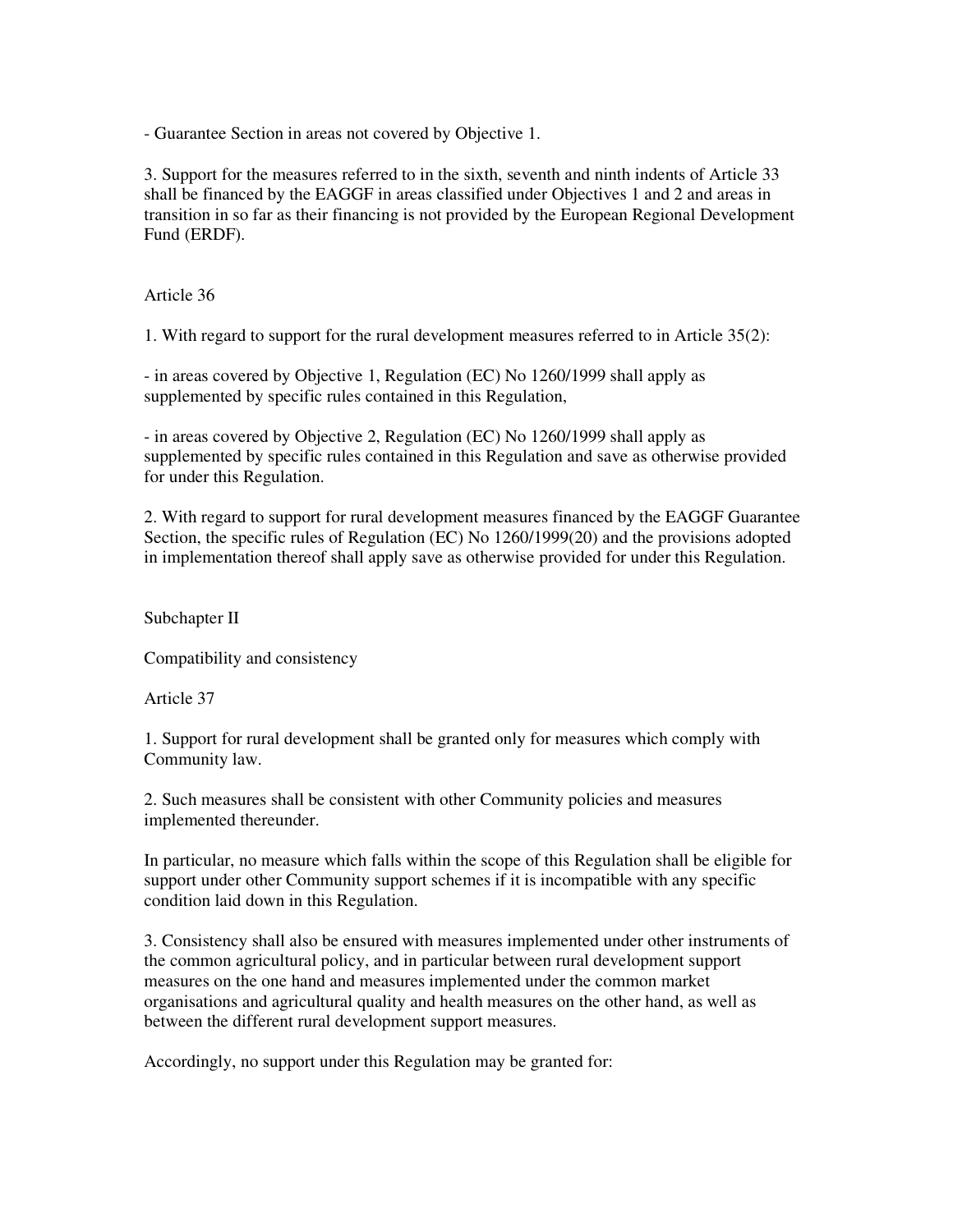- measures falling within the scope of support schemes under common market organisations, with the exceptions, justified by objective criteria, that may be defined according to Article 50,

- measures to support research projects, to promote agricultural products or to eradicate animal diseases.

4. Member States may lay down further or more restrictive conditions for granting Community support for rural development provided that such conditions are consistent with the objectives and requirements laid down in this Regulation.

### Article 38

1. Payments may not be made in respect of the same measure under both this Regulation and another Community support scheme.

2. Support for several measures under this Regulation may be combined only if such measures are consistent and compatible with each other. If necessary, the level of support shall be adjusted.

### Article 39

1. Member States shall take all necessary steps to ensure the compatibility and consistency of rural development support measures pursuant to the provisions laid down in this Chapter.

2. The rural development plans submitted by Member States shall include an appraisal of the compatibility and the consistency of the support measures envisaged and an indication of the measures taken in order to ensure compatibility and consistency.

3. Support measures shall, where necessary, be subsequently revised to ensure compatibility and consistency.

#### CHAPTER II

#### PROGRAMMING

Article 40

1. Rural development measures financed by the EAGGF Guidance Section shall form part of the programming for Objective 1 regions according to Regulation (EC) No 1260/1999.

2. Rural development measures other than those referred to in Article 35(1) may form part of the programming for Objective 2 regions in accordance with Regulation (EC) No 1260/1999.

3. Other rural development measures which do not form part of the programming in accordance with paragraphs 1 and 2 shall be subject to rural development programming in accordance with Articles 41 to 44.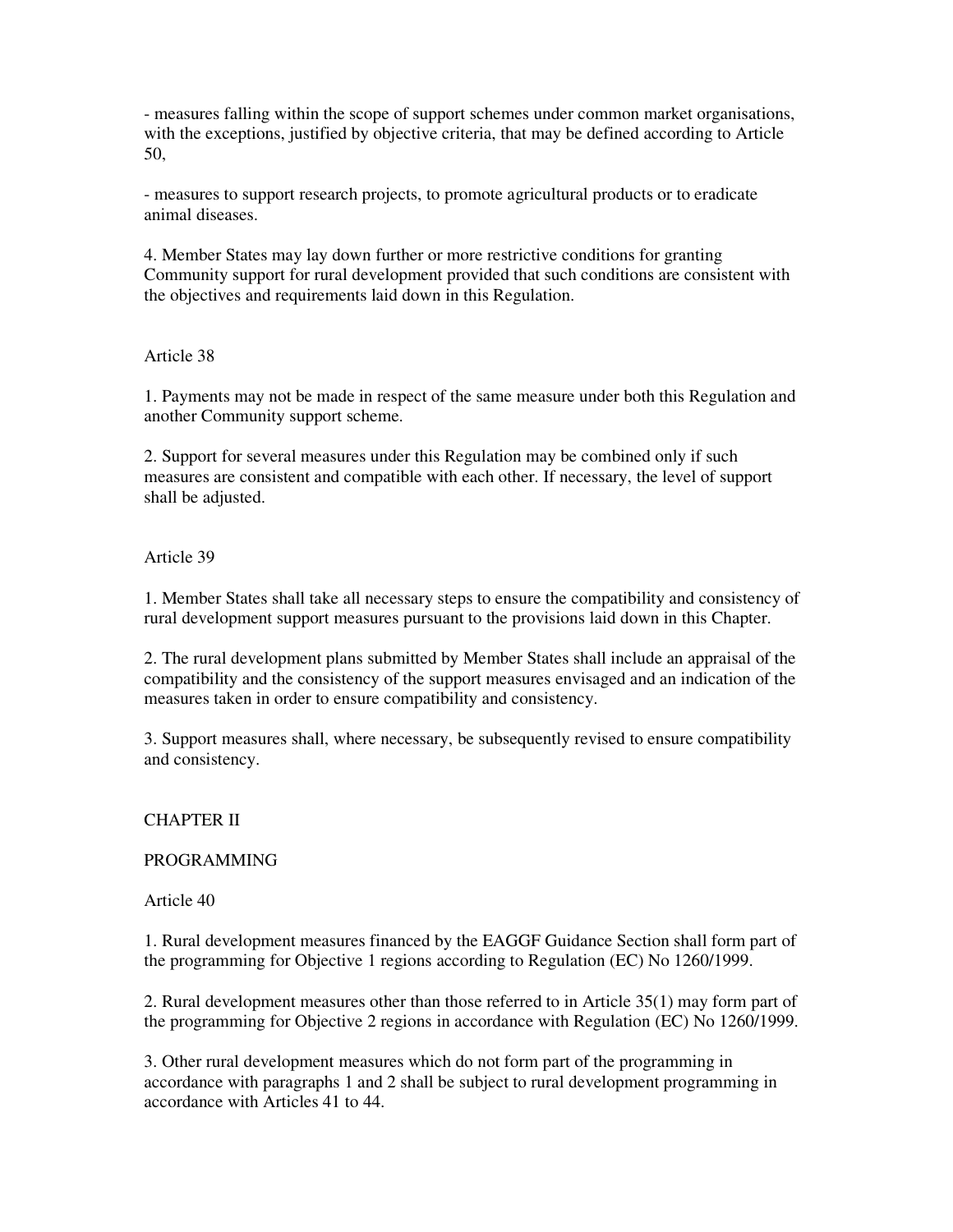4. With reference to appropriate rural development measures, Member States may also submit for approval general framework Regulations which form part of the programming in accordance with paragraphs 1 to 3, as far as it is appropriate with a view to maintaining uniform conditions.

## Article 41

1. Rural development plans shall be drawn up at the geographical level deemed to be the most appropriate. They shall be prepared by the competent authorities designated by the Member State and submitted by the Member State to the Commission after competent authorities and organisations have been consulted at the appropriate territorial level.

2. Rural development support measures to be applied in one area shall be integrated, whenever possible, into a single plan. Wherever several plans need to be established, the relationship between measures put forward in such plans shall be indicated and their compatibility and consistency ensured.

Article 42

Rural development plans shall cover a period of seven years from 1 January 2000.

Article 43

1. Rural development plans shall include:

- a quantified description of the current situation showing disparities, gaps and potential for development, the financial resources deployed and the main results of operations undertaken in the previous programming period with regard to the evaluation results available,

- a description of the strategy proposed, its quantified objectives, and rural development priorities selected, and the geographical area covered,

- an appraisal showing the expected economic, environmental and social impact, including employment effects,

- an indicative overall financial table summarising the national and Community financial resources provided for and corresponding to each rural development priority submitted in the context of the plan and, where the plan covers rural areas in Objective 2, identifying the indicative amounts for rural development measures under Article 33 in these areas,

- a description of the measures contemplated for implementing the plans, and in particular aid schemes, including the points necessary for assessing the rules of competition,

- where appropriate, information on the needs for any studies, demonstration projects, training or technical assistance operations relating to the preparation, implementation or adaptation of the measures concerned,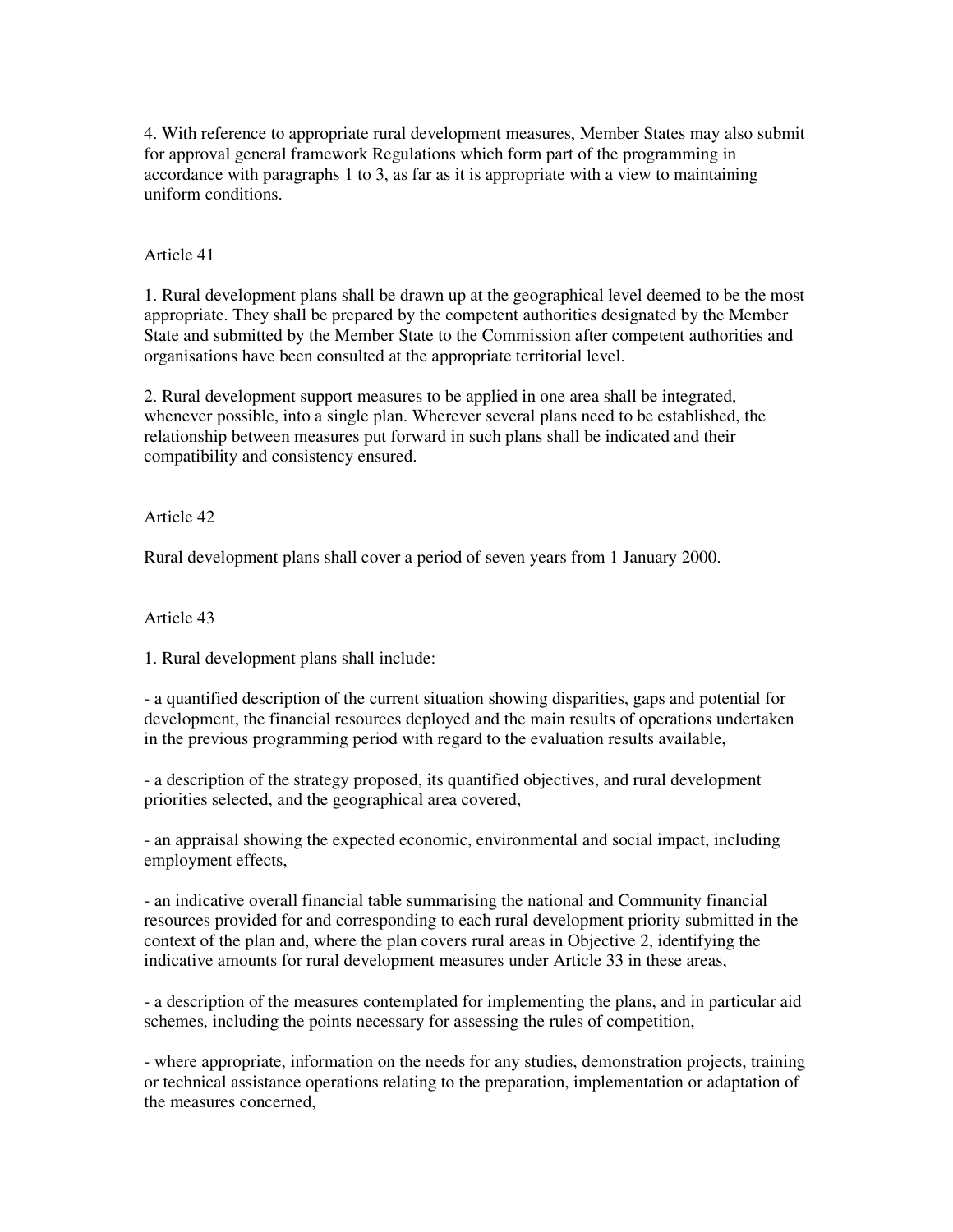- the designation of competent authorities and bodies responsible,

- provisions to ensure the effective and correct implementation of the plans, including monitoring and evaluation, a definition of quantified indicators for evaluation, arrangements for controls and sanctions and adequate publicity,

- the results of consultations and designation of associated authorities and bodies as well as the economic and social partners at the appropriate levels.

2. In their plans, Member States shall:

- provide for agri-environment measures throughout their territories, and in accordance with their specific needs,

- ensure the necessary balance is kept between the different support measures.

### Article 44

1. Rural development plans shall be submitted not later than six months after the entry into force of this Regulation.

2. The Commission shall appraise the proposed plans to determine whether they are consistent with this Regulation. On the basis of the plans, it shall approve rural development programming documents in accordance with the procedure referred to in Article 50(2) of Regulation (EC) No 1260/1999 within six months after the submission of the plans.

## CHAPTER III

## ADDITIONAL MEASURES AND COMMUNITY INITIATIVES

Article 45

1. Pursuant to Article 21(2) of Regulation (EC) No 1260/1999, the Commission, following the procedure laid down in Article 50(2) of that Regulation, may extend the scope of assistance from the EAGGF Guidance Section beyond that provided for in Article 35(2) of this Regulation and the financing of measures eligible under Council Regulations (EC) No 1262/1999(21), (EC) No 1261/1999(22) and (EC) No 1263/1999(23) with a view to implementing all the measures in the rural development Community initiative.

2. The EAGGF Guarantee Section may, on the initiative of the Commission, finance studies related to rural development programming.

#### CHAPTER IV

FINANCIAL PROVISIONS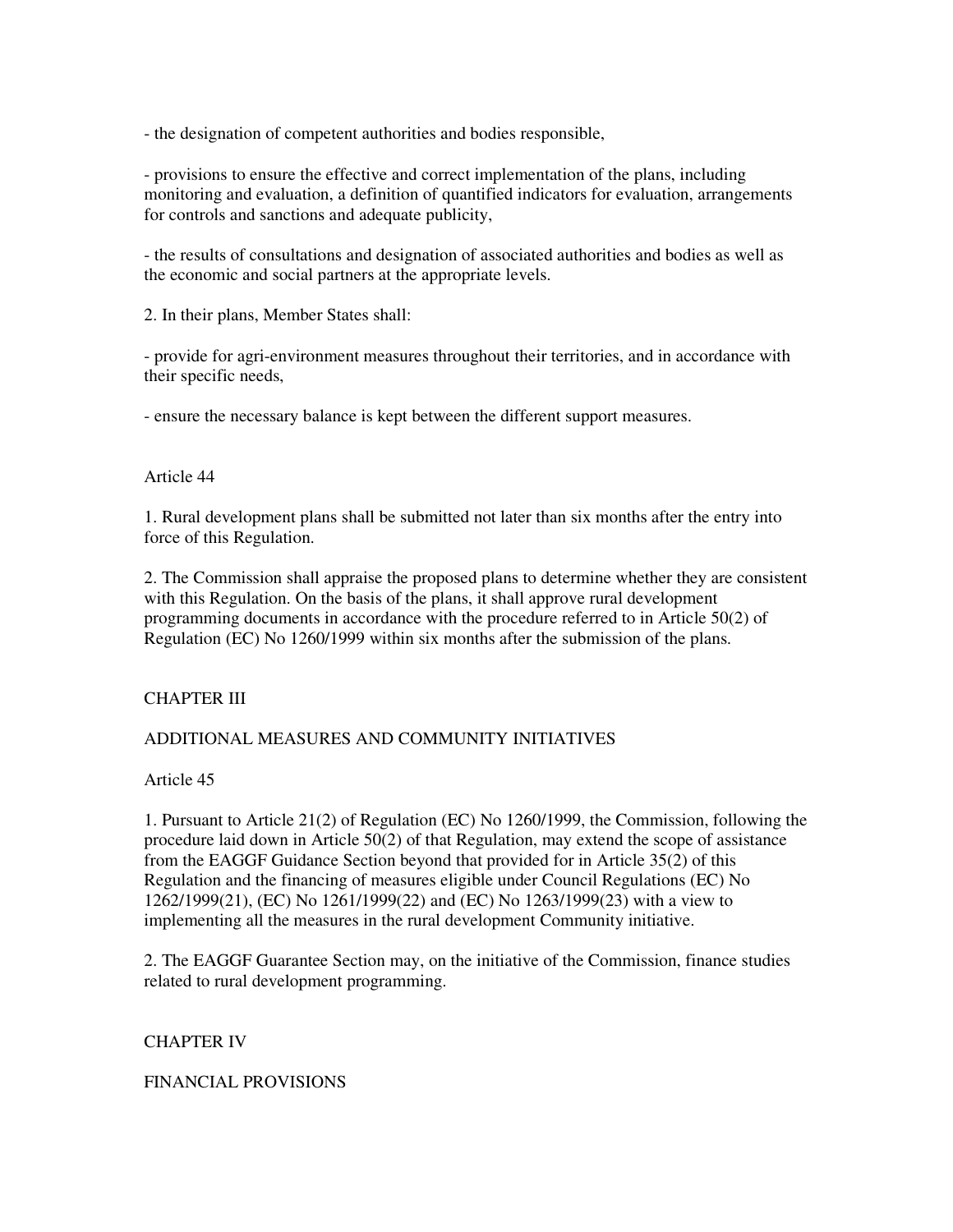## Article 46

1. Community support for rural development from the EAGGF Guarantee Section shall be subject to financial planning and accounting on an annual basis. The financial planning shall form part of rural development programming (Article 40(3)) or of programming related to Objective 2.

2. The Commission shall make initial allocations to Member States, broken down on an annual basis and using objective criteria which take into account particular situations and needs, and efforts to be undertaken especially for the environment, job creation and maintenance of the landscape.

3. Initial allocations shall be adjusted on the basis of actual expenditure and revised expenditure forecasts submitted by the Member States taking into account programme objectives, and be subject to the funds available and as a rule be consistent with the aid intensity for rural areas covered by Objective 2.

# Article 47

1. The financial provisions laid down in Articles 31, 32 (except for the fifth subparagraph of paragraph 1 thereof), 34, 38 and 39 of Regulation (EC) No 1260/1999 shall not apply to support for rural development measures in relation to Objective 2.

The Commission shall take the necessary action to ensure efficient and coherent implementation of these measures which shall attain at least the same standards as those laid down in the provisions referred to in the first subparagraph, including the principle of a single management authority.

2. For measures covered by rural development programming, the Community shall contribute to financing pursuant to the principles laid down in Articles 29 and 30 of Regulation (EC) No 1260/1999.

In this connection:

- the Community contribution shall not exceed 50 % of the total eligible cost and, as a general rule, shall be equal to at least 25 % of eligible public expenditure in areas not covered by Objective 1 and Objective 2,

- for revenue-bearing investment, the rates laid down in Article  $29(4)(a)(ii)$  and (iii) and (b)(ii) and (iii) of Regulation (EC) No 1260/1999 shall apply. Agricultural and forestry holdings and businesses involved in the processing and marketing of agricultural and forestry products are businesses in that respect within the meaning of Article  $29(4)(b)(iii)$ ,

- the Community contribution to the programming for measures laid down in Articles 22 to 24 of this Regulation shall be 75 % in areas covered by Objective 1 and 50 % in the other areas.

The fifth subparagraph of Article 32(1) of Regulation (EC) No 1260/1999 shall apply to such payments.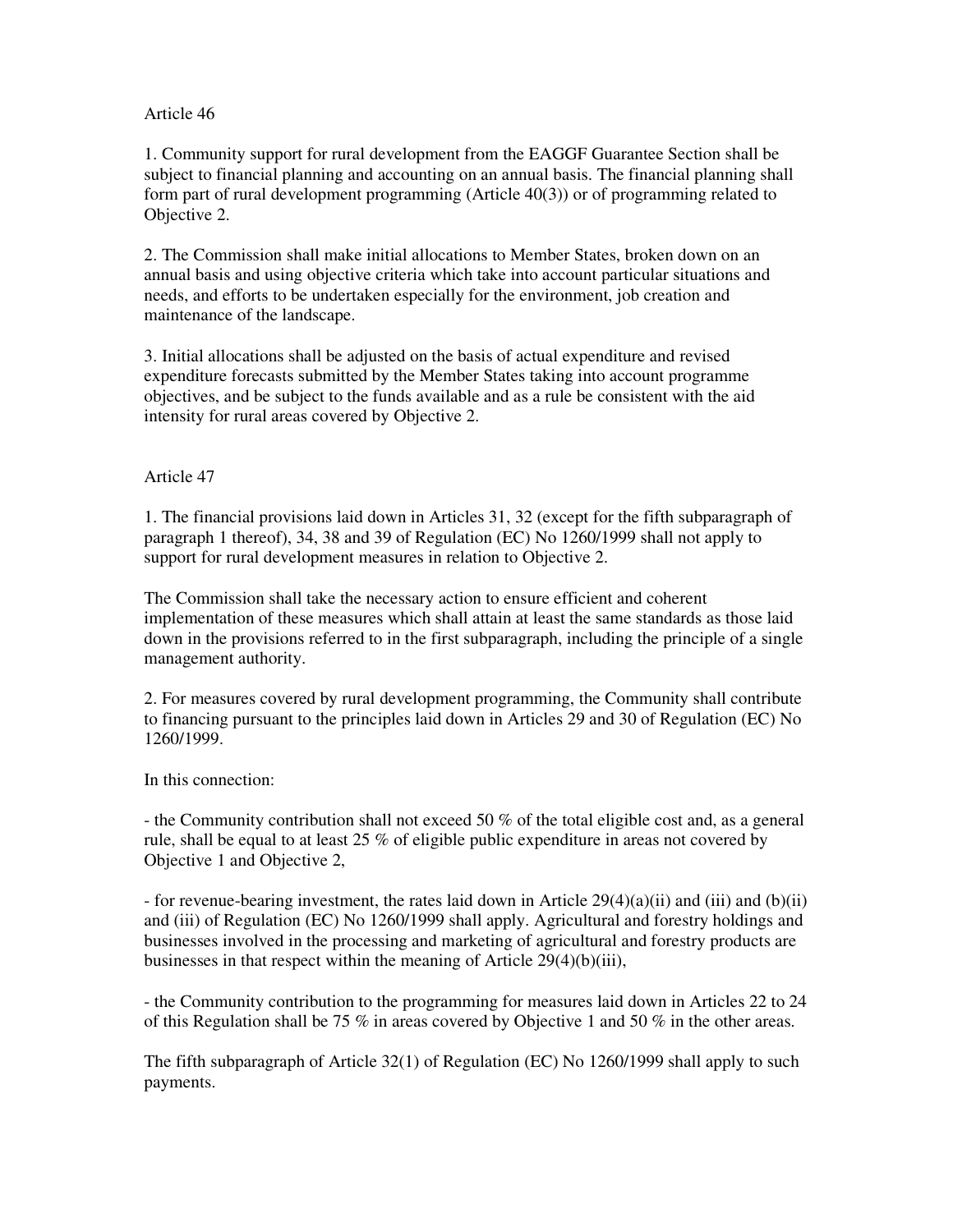3. Payments of financial assistance from the EAGGF Guarantee Section may take the form of advances for programme implementation and of payments in respect of expenditure incurred.

## CHAPTER V

## MONITORING AND EVALUATION

Article 48

1. The Commission and the Member States shall ensure effective monitoring of implementation of rural development programming.

2. Such monitoring shall be carried out by way of jointly agreed procedures.

Monitoring shall be carried out by reference to specific physical and financial indicators agreed and established beforehand.

Member States shall submit annual progress reports to the Commission.

3. Where appropriate, monitoring committees shall be established.

Article 49

1. Evaluation of measures covered by rural development programming shall be carried out on the basis of the principles laid down in Articles 40 to 43 of Regulation (EC) No 1260/1999.

2. The EAGGF Guarantee Section may, within the framework of the financial resources allocated to programmes, participate in the financing of evaluations relating to rural development in the Member States. The EAGGF Guarantee Section may also, on the initiative of the Commission, finance evaluations at Community level.

# CHAPTER VI

## IMPLEMENTING RULES

Article 50

Detailed rules for the application of this Title shall be adopted in accordance with the procedure laid down in Article 50(2) of Regulation (EC) No 1260/1999.

These rules may in particular define the details of:

- the presentation of rural development plans (Articles 41 to 44),

- the revision of rural development programming documents,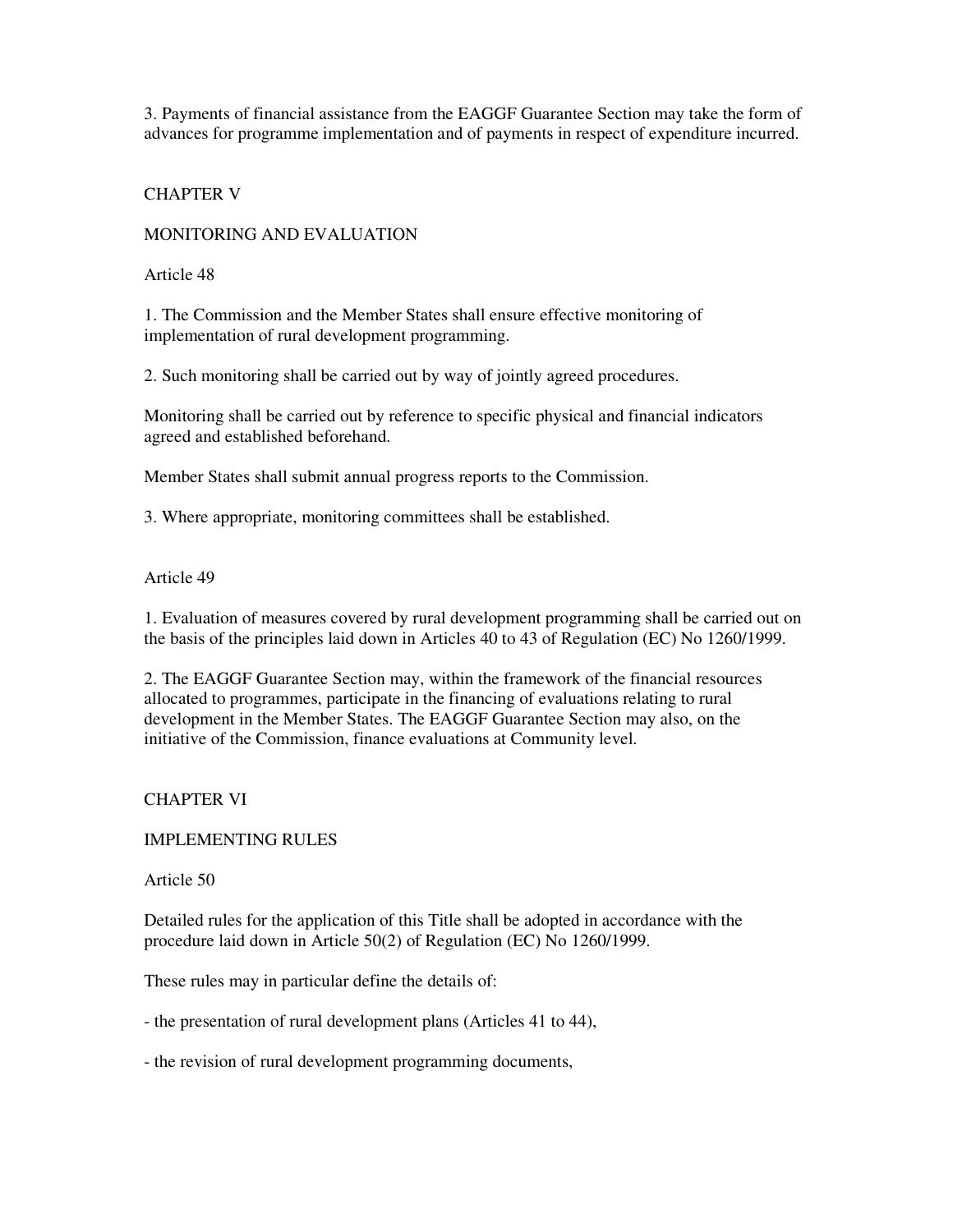- financial planning, in particular to ensure budgetary discipline (Article 46), and participation in financing (Article 47(2)),

- monitoring and evaluation (Articles 48 and 49),

- how to ensure consistency between rural development measures and the support measures introduced by the market organisations (Article 37).

TITLE IV

STATE AID

Article 51

1. Save as otherwise provided in this Title, Articles 87 to 89 of the Treaty shall apply to aid granted by Member States for measures to support rural development.

However, Articles 87 to 89 of the Treaty shall not apply to financial contributions provided by Member States for measures subject to Community support within the scope of Article 36 of the Treaty in accordance with the provisions of this Regulation.

2. Aid for investment in agricultural holdings which exceeds the percentages referred to in Article 7 shall be prohibited.

This prohibition does not apply to aid for investments relating to:

- investments undertaken predominantly in the public interest related to the conversation of traditional landscapes shaped by agricultural and forestry activities or relocation of farm buildings,

- the protection and improvement of the environment,

- improvement of the hygiene conditions of livestock enterprises and the welfare of animals.

3. State aid granted to farmers to compensate for natural handicaps in less-favoured areas shall be prohibited if it does not satisfy the conditions laid down in Articles 14 and 15.

4. State aid to support farmers who give agri-environmental commitments which fail to satisfy the conditions laid down in Articles 22 to 24 shall be prohibited. However, additional aid exceeding maximum amounts fixed according to Article 24(2) may be granted if justified under paragraph 1 of that Article. In duly justified exceptional cases derogation may be permitted in respect of the minimum duration of these commitments as laid down in Article  $23(1)$ .

#### Article 52

Within the scope of Article 36 of the Treaty, State aid intended to provide additional financing for rural development measures for which Community support is granted shall be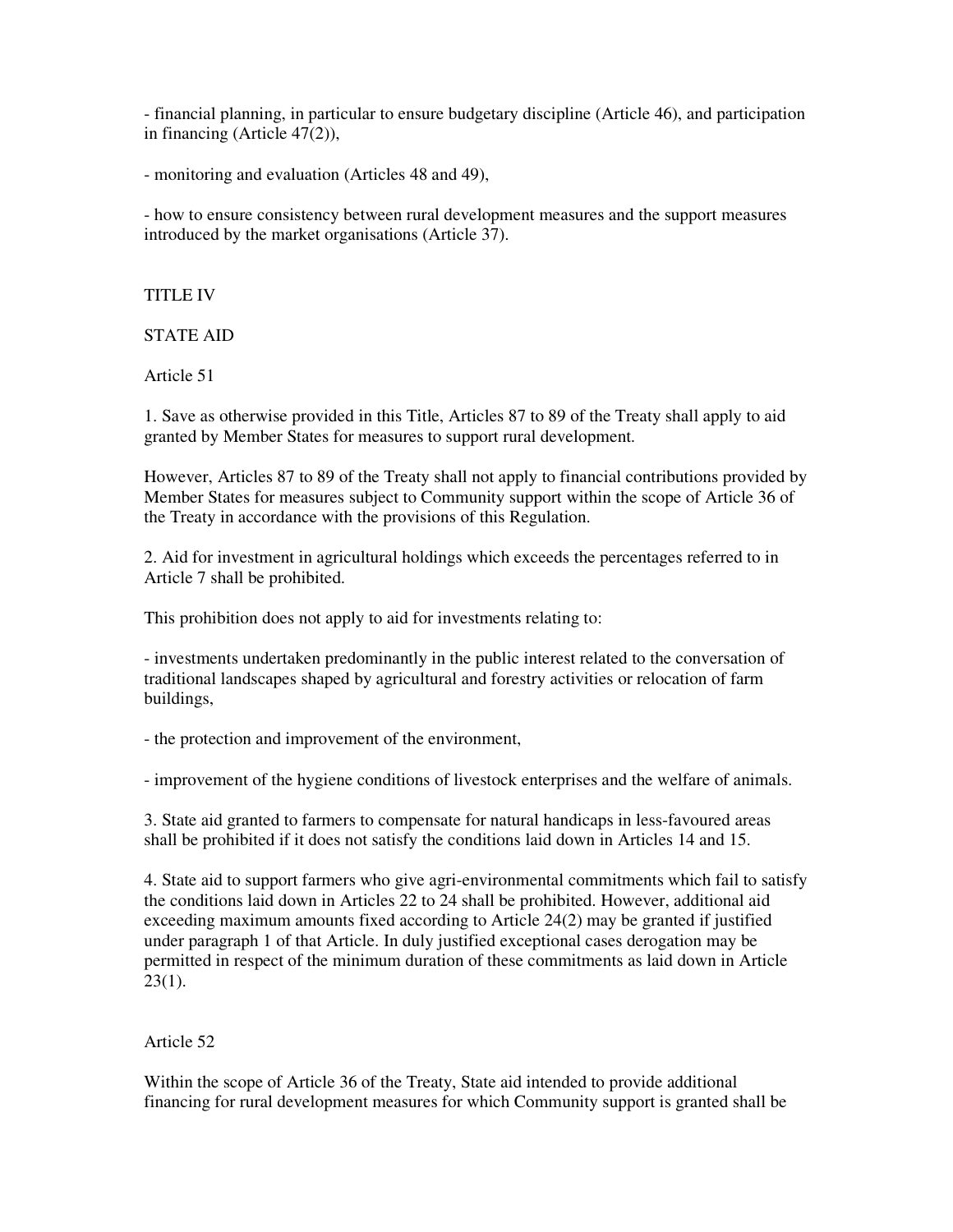notified by Member States and approved by the Commission in accordance with the provisions of this Regulation as part of programming referred to in Article 40. The first sentence of Article 88(3) of the Treaty shall not apply to aid thus notified.

TITLE V

TRANSITIONAL AND FINAL RULES

Article 53

1. Should specific measures be necessary to facilitate the transition from the system in force to the one established by this Regulation, such measures shall be adopted by the Commission in accordance with the procedures laid down in Article 50(2) of Regulation (EC) No 1260/1999.

2. Such measures shall in particular be adopted for the integration of existing Community support actions, approved by the Commission for a period ending after 1 January 2000 or without any time limit, into the rural development support provided for by this Regulation.

Article 54

1. Article 17 of Council Regulation (EEC) No 1696/71 of 26 July 1971 on the common organisation of the market in hops(24) shall be replaced by the following:

"Article 17

1. The Regulations on the financing of the common agricultural policy shall apply to the market in the products referred to in Article  $1(1)$  from the date of implementation of the arrangements laid down herein.

2. The aid referred to in Article 8 shall be subject to part financing by the Community.

3. Member States shall pay the aid referred to in Article 12 to the producers between 16 October and 31 December of the marketing year in respect of which the aid is applied for.

4. The Commission shall, following the procedure laid down in Article 20, adopt rules for the application of this Article".

2. Article 6 of Council Regulation (EEC) No 404/93 of 13 February 1993 on the common organisation of the market in bananas(25) shall be replaced by the following text:

"Article 6

1. For the five years following the date of recognition, the Member States shall grant recognised producer organisations assistance to encourage their establishment and assist with their administrative operation.

2. Such aid: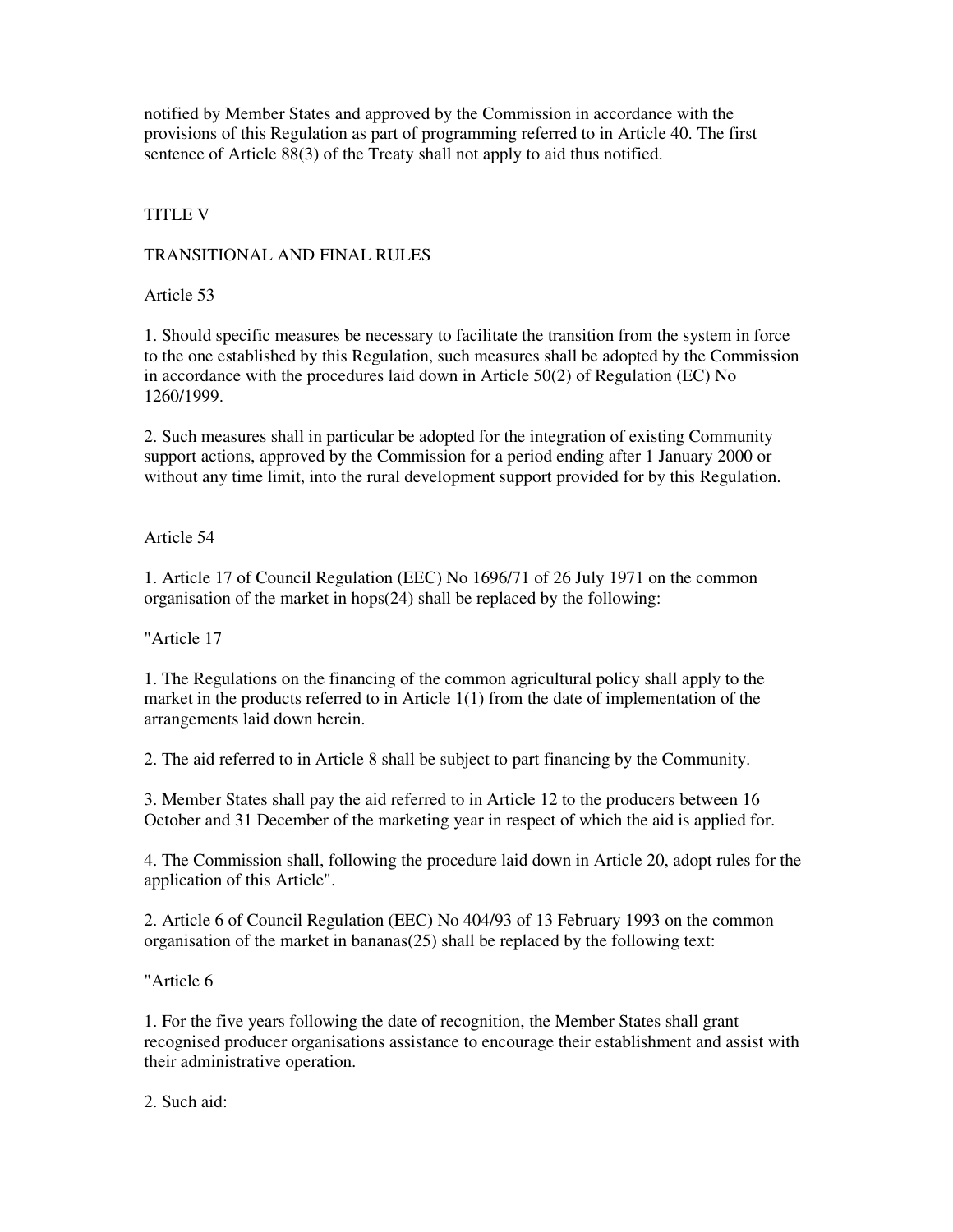- shall be, for the first, second, third, fourth and fifth years respectively, 5 %, 5 %, 4 %, 3 % and 2 % of the value of production marketed under the auspices of the producer organisation,

- shall not exceed the actual cost of formation and administrative operation of the organisation concerned,

- shall be paid in annual instalments for a maximum of seven years following the date of recognition.

The value of each year's production shall be calculated on the basis of:

- the annual volume actually marketed,

- the average producer prices obtained.

3. Producer organisations deriving from organisations which already comply to a large extent with the conditions of this Regulation shall qualify for aid under this Article only if they are formed as the result of a merger enabling the objectives referred to in Article 5 to be achieved more effectively. However, in such a case, the aid shall be granted only in respect of the cost of formation of the organisation (expenditure incurred in connection with the preparatory work and the drawing up of the memorandum and articles of association).

4. The aid referred to in this Article shall be notified to the Commission in a report from the Member States at the close of each financial year".

3. Council Regulation (EC) No 2200/96 of 28 October 1996 on the common organisation of the market in fruit and vegetables(26) is hereby amended as follows:

(a) Article 15(6) shall be replaced by the following:

"6. In regions of the Community where the degree of organisation of producers is particularly low, Member States may be authorised, on a duly substantiated request, to pay producer organisations national financial assistance equal to a maximum of half the financial contributions of producers. This assistance shall be additional to the operational fund.

For Member States where producer organisations market less than 15 % of the fruit and vegetable production and whose fruit and vegetable production represents at least 15 % of their total agricultural output, the assistance referred to in the first subparagraph may be partly reimbursed by the Community at the request of the Member State concerned".

(b) Article 52 shall be replaced by the following:

"Article 52

1. Expenditure relating to the payment of the Community withdrawal compensation and to Community financing of the operational fund, the specific measures referred to in Article 17 and Articles 53, 54 and 55 and checks by experts of the Member States made available to the Commission in application of Article 40(1) shall be deemed to be intervention to stabilise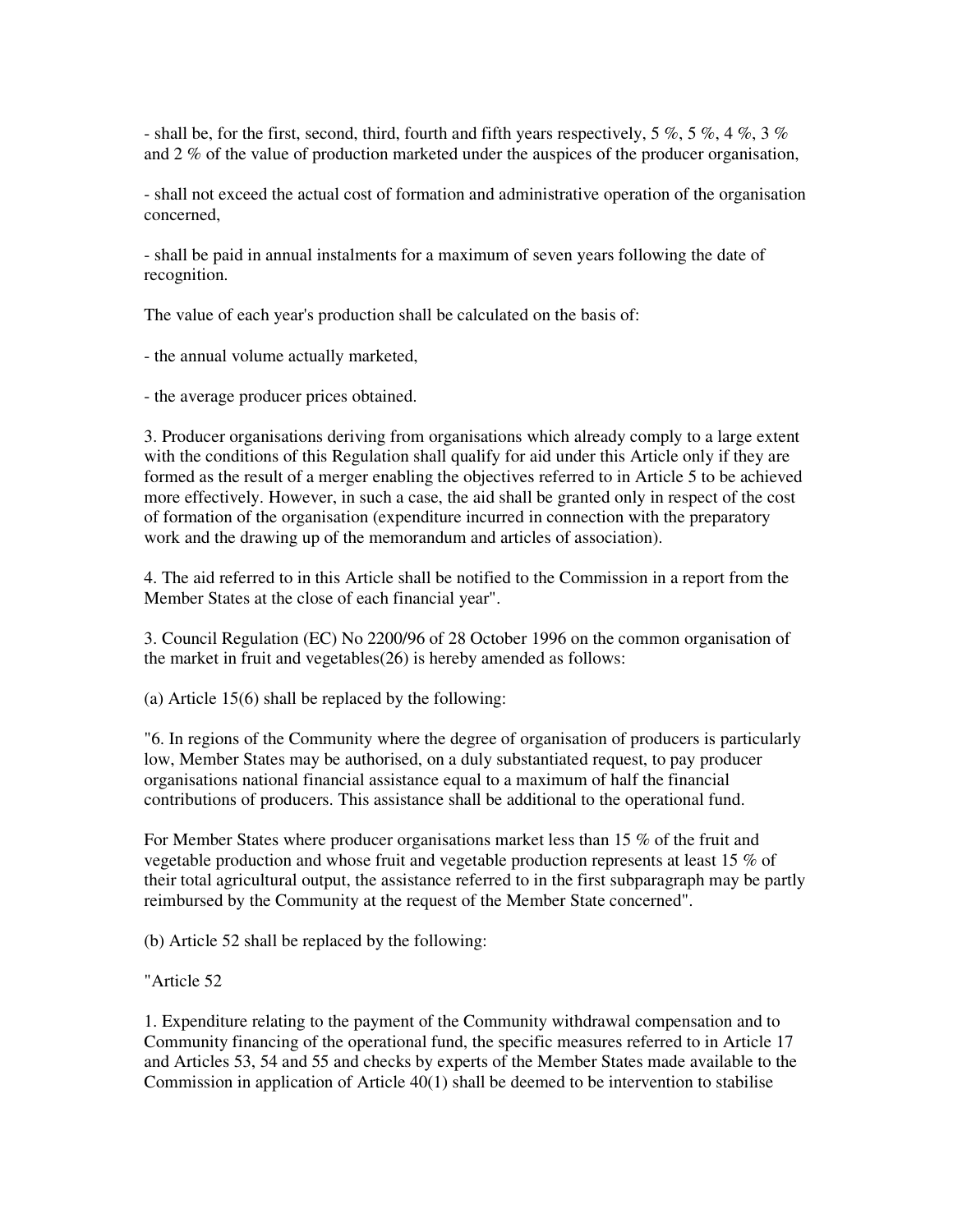agricultural markets within the meaning of Article 1(2)(b) of Regulation (EC) No 1257/1999(27).

2. Expenditure relating to the aid granted by the Member States in accordance with Article 14 and the second subparagraph of Article 15(6) shall be deemed to be intervention to stabilise agricultural markets within the meaning of Article 1(2)(b) of Regulation (EC) No 1257/1999. It shall be eligible for part financing by the Community.

3. The Commission shall, following the procedure laid down in Article 46, adopt rules for the application of paragraph 2 of this Article.

4. The provisions of Title VI shall apply without prejudice to the application of Council Regulation (EEC) No 4045/89 of 21 December 1989 on scrutiny by Member States of transactions forming part of the system of financing by the Guarantee Section of the European Agricultural Guidance and Guarantee Fund and repealing Directive 77/435/EEC(28).

. "

Article 55

1. The following Regulations are hereby repealed:

- Regulation (EEC) No 4256/88,

- Regulations (EC) No 950/97, (EC) No 951/97, (EC) No 952/97 and Regulation (EEC) No 867/90,

- Regulations (EEC) No 2078/92, (EEC) No 2079/92, (EEC) No 2080/92,

- Regulation (EEC) No 1610/89

2. The following provisions are hereby deleted:

- Article 21 of Regulation (EEC) No 3763/91(29),

- Article 32 of Regulation (EEC) No 1600/92(30),

- Article 27 of Regulation (EEC) No 1601/92(31),

- Article 13 of Regulation (EEC) No 2019/93(32).

3. The Regulations repealed and provisions deleted under paragraphs 1 and 2 respectively shall continue to apply to actions approved by the Commission under the Regulations before 1 January 2000.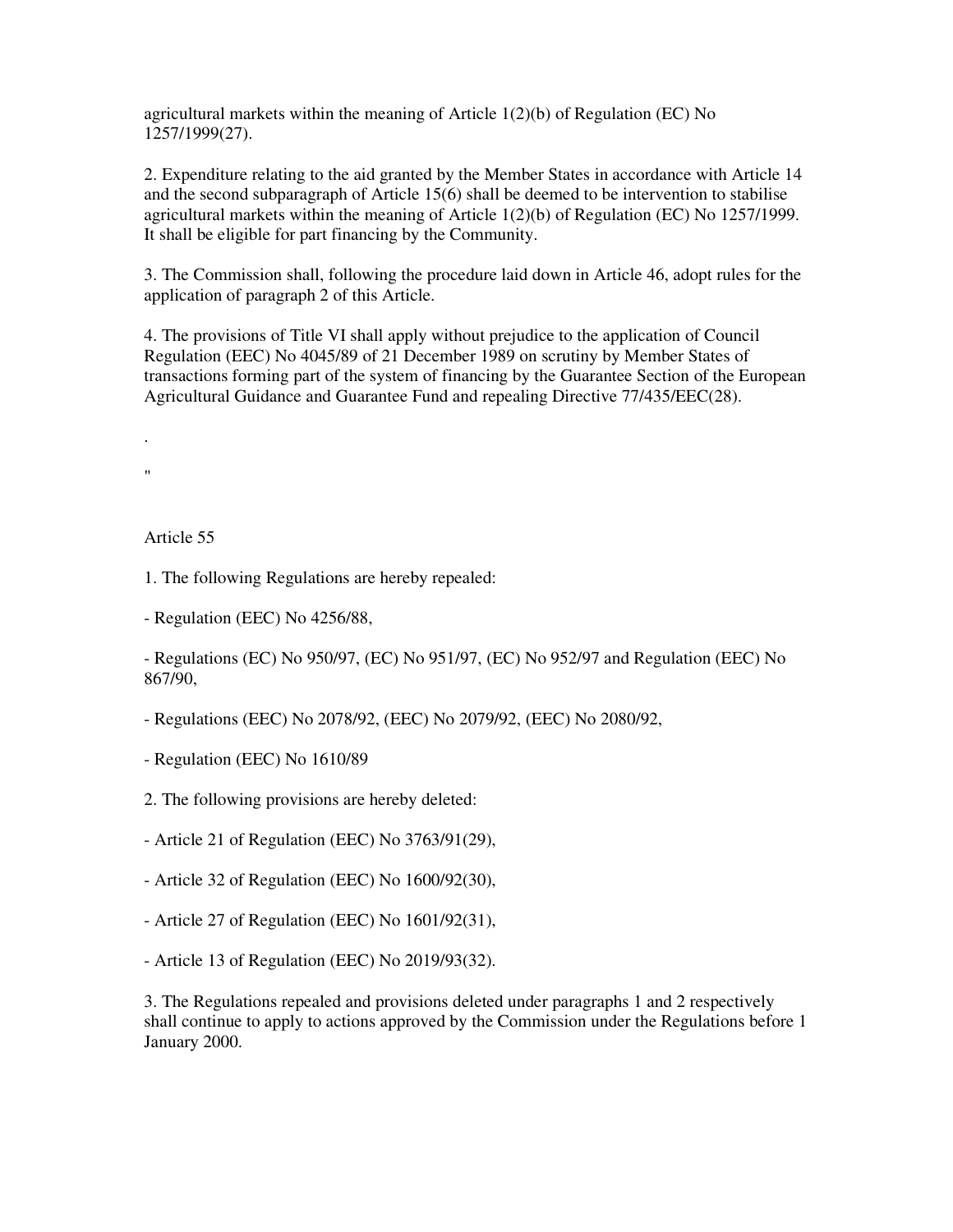4. Council and Commission Directives adopting lists of less-favoured areas or amending such lists in accordance with Article 21(2) and (3) of Regulation (EC) No 950/97 shall remain in force unless further amended in the framework of programmes.

Article 56

This Regulation shall enter into force on the seventh day following its publication in the Official Journal of the European Communities.

It shall apply in relation to Community support as from 1 January 2000.

This Regulation shall be binding in its entirety and directly applicable in all Member States.

Done at Brussels, 17 May 1999.

For the Council

The President

K.-H. FUNKE

(1) OJ C 170, 4.6.1998, p. 7.

(2) Opinion delivered on 6 May 1999 (not yet published in the Official Journal).

- (3) OJ C 407, 28.12.1998, p. 210.
- (4) OJ C 93, 6.4.1999, p. 1.
- (5) OJ C 401, 22.12.1998, p. 3.

(6) OJ L 161, 26.6.1999, p. 1.

(7) OJ L 185, 15.7.1988, p. 9. Regulation as last amended by Regulation (EC) No 3193/94 (OJ L 337, 24.12.1994, p. 11).

(8) OJ L 374, 31.12.1988, p. 25. Regulation as last amended by Regulation (EEC) No 2085/93 (OJ L 193, 31.7.1993, p. 44).

(9) OJ L 215, 30.7.1992, p. 85. Regulation as last amended by Commission Regulation (EC) No 2272/95 (OJ L 288, 1.12.1995, p. 35). Regulation rectified by Commission Regulation (EC) No 1962/96 (OJ L 259, 12.10.1996, p. 7).

(10) OJ L 215, 30.7.1992, p. 91. Regulation as amended by Commission Regulation (EC) No 2773/95 (OJ L 288, 1.12.1995, p. 37).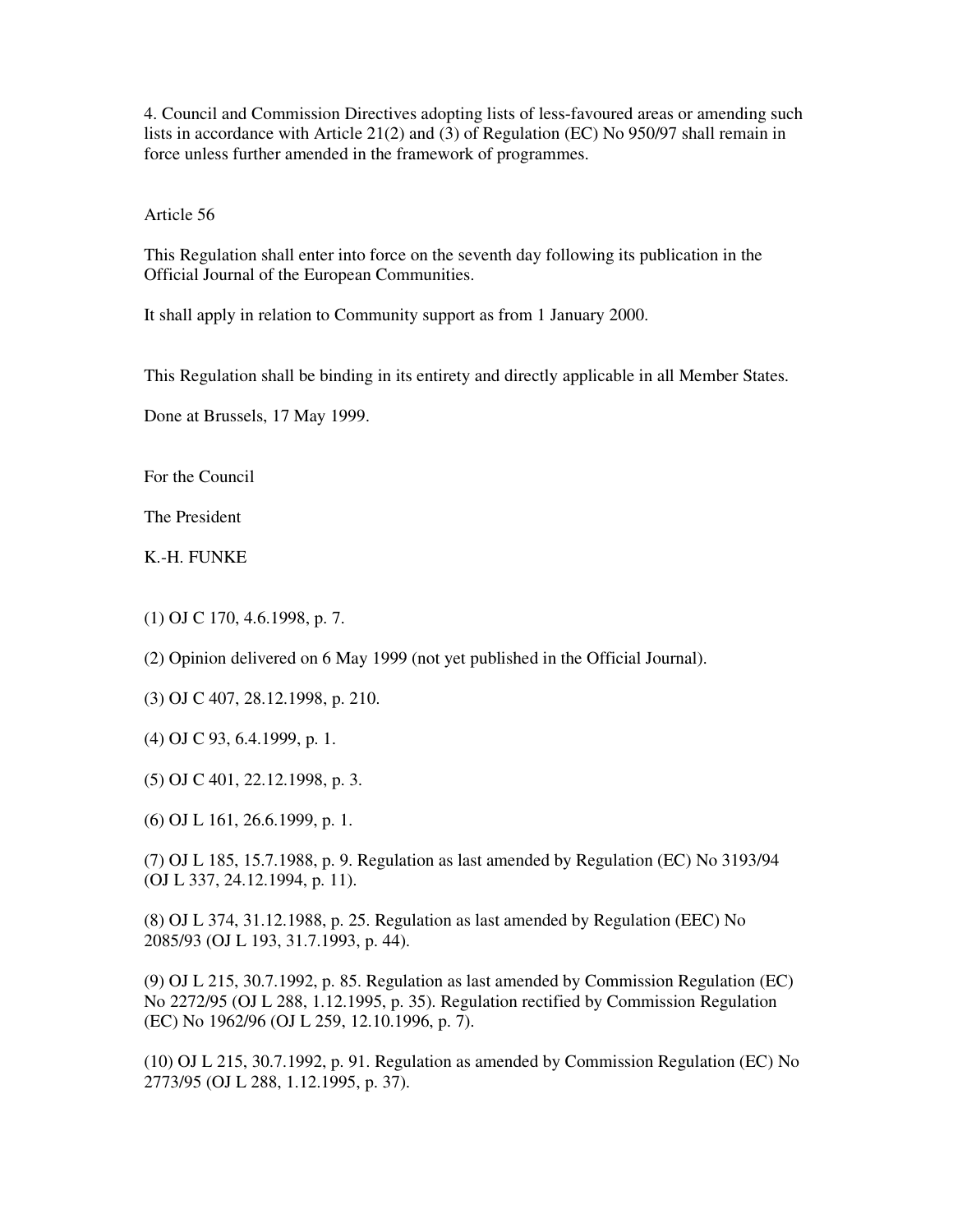(11) OJ L 215, 30.7.1992, p. 96. Regulation as last amended by Commission Regulation (EC) No 231/96 (OJ L 30, 8.2.1996, p. 33).

(12) OJ L 142, 2.6.1997, p. 1. Regulation as amended by Regulation (EC) No 2331/98 (OJ L 291, 30.10.1998, p. 10).

- (13) OJ L 142, 2.6.1997, p. 22.
- (14) OJ L 165, 15.6.1989, p. 3.
- (15) OJ L 91, 6.4.1990, p. 7.
- (16) OJ L 142, 2.6.1997, p. 30.
- (17) OJ L 125, 23.5.1996, p. 3.
- (18) OJ L 125, 23.5.1996, p. 10.

(19) OJ L 217, 31.7.1992, p. 3. Regulation as amended by Regulation (EC) No 308/97 (OJ L 51, 21.2.1997, p. 2).

- (20) See page 103 of this Official Journal.
- (21) OJ L 161, 26.6.1999, p. 48.
- (22) OJ L 161, 26.6.1999, p. 43.
- (23) OJ L 161, 26.6.1999, p. 54.

(24) OJ L 175, 4.8.1971, p. 1. Regulation as last amended by Regulation (EC) No 1554/97 (OJ L 208, 2.8.1997, p. 1).

(25) OJ L 47, 25.2.1993, p. 1. Regulation as last amended by Regulation (EC) No 1637/98 (OJ L 210, 28.7.1998, p. 28).

(26) OJ L 297, 21.11.1996, p. 1. Regulation as last amended by Regulation (EC) No 857/1999 (OJ L 108, 27.4.1999, p. 7).

(27) OJ L 160, 26.6.1999, p. 80.

(28) OJ L 388, 30.12.1989, p. 17. Regulation as last amended by Regulation (EC) No 3235/94 (OJ L 338, 28.12.1994, p. 16)

- (29) OJ L 356, 24.12.1991, p. 1.
- (30) OJ L 173, 27.6.1992, p. 1.
- (31) OJ L 173, 27.6.1992, p. 13.
- (32) OJ L 184, 27.7.1993, p. 1.